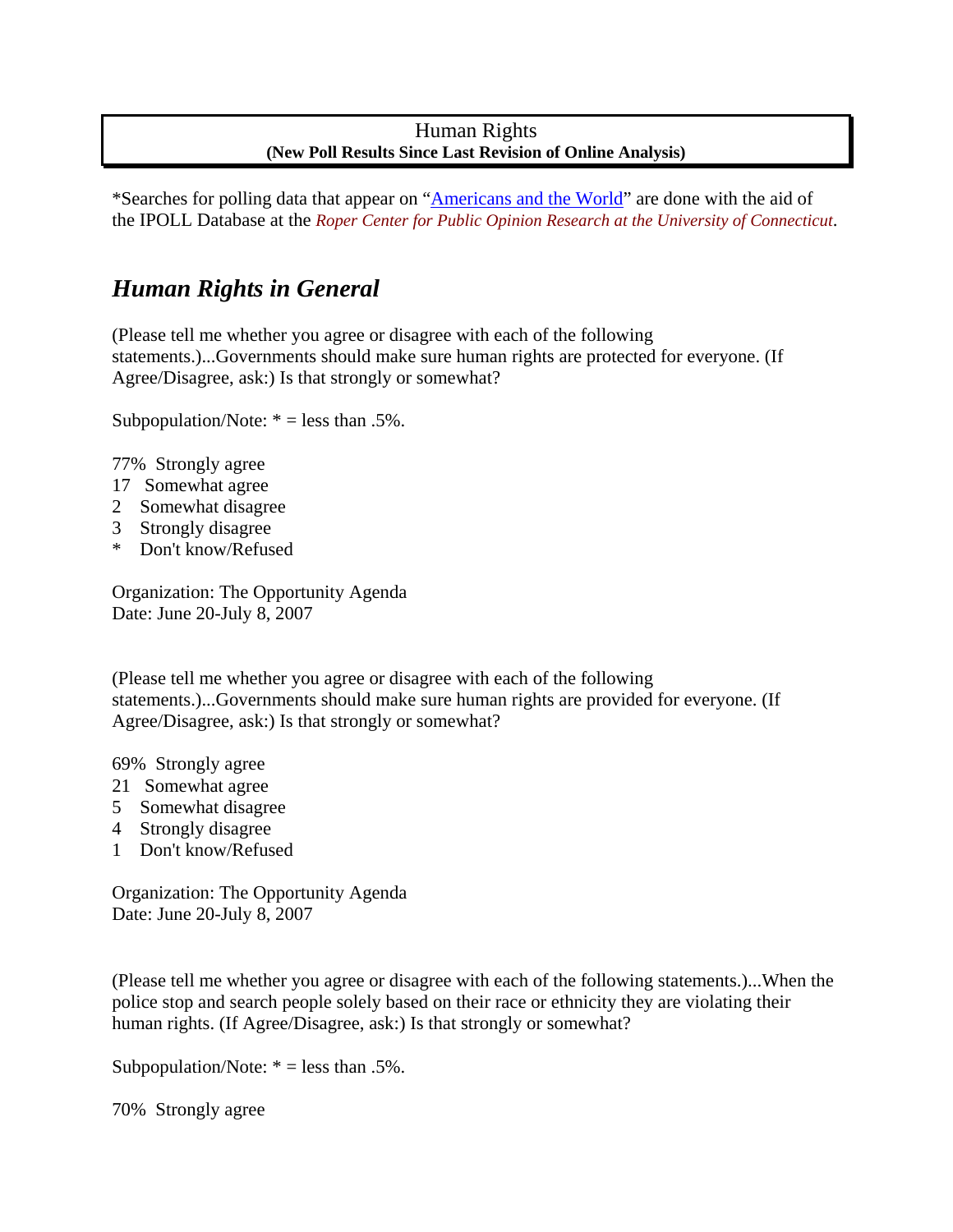- 14 Somewhat agree
- 7 Somewhat disagree
- 8 Strongly disagree
- \* Don't know/Refused

Organization: The Opportunity Agenda Date: June 20-July 8, 2007

(How important is each of the following to you personally as a reason for why we should do more to uphold human rights in the US (United States)? Use a scale of one to ten where one means not at all important and 10 means it is extremely important to you personally.)...Because it is better for everyone to live in a society that pays attention to human rights, rather than one that ignores human rights.

Subpopulation/Note:  $* =$  less than .5%.

- 7% 1-5-Not important
- 11 6-7
- 23 8-9
- 58 10-Extremely important
- \* Don't know/Refused

Organization: The Opportunity Agenda Date: June 20-July 8, 2007

(How important is each of the following to you personally as a reason for why we should do more to uphold human rights in the US (United States)? Use a scale of one to ten where one means not at all important and 10 means it is extremely important to you personally.)...Because America was founded on Thomas Jefferson's belief that we all have rights that no government should take away.

Subpopulation/Note:  $* =$  less than .5%.

10% 1-5-Not important 10 6-7 23 8-9 58 10-Extremely important \* Don't know/Refused

Organization: The Opportunity Agenda Date: June 20-July 8, 2007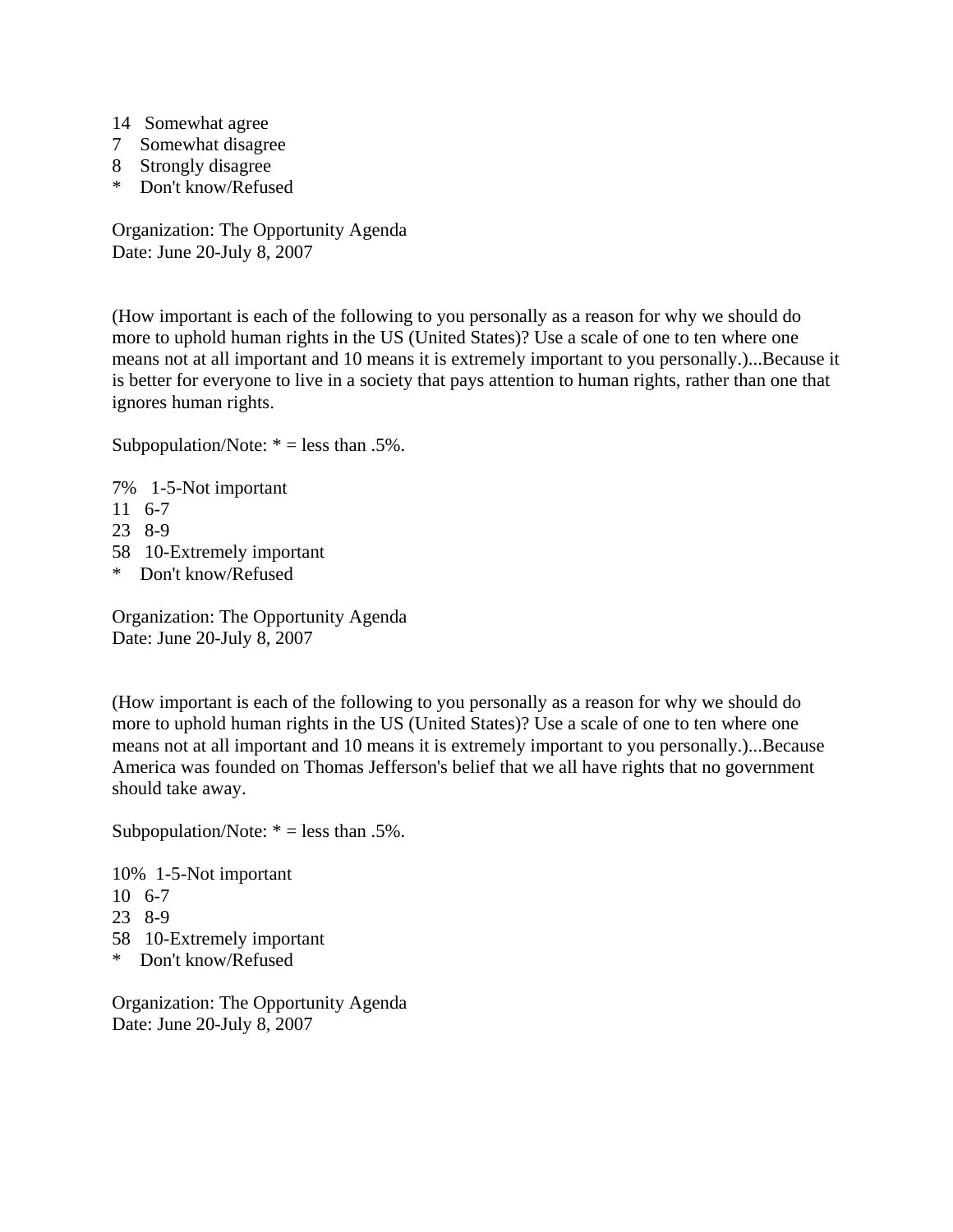(How important is each of the following to you personally as a reason for why we should do more to uphold human rights in the US (United States)? Use a scale of one to ten where one means not at all important and 10 means it is extremely important to you personally.)...Because in 1948 the US helped to write and along with other countries around the world signed a document called the Universal Declaration of Human Rights that outlines a full set of human rights and freedoms for people everywhere.

23% 1-5-Not important

17 6-7

- 23 8-9
- 34 10-Extremely important
- 2 Don't know/Refused

Organization: The Opportunity Agenda Date: June 20-July 8, 2007

(How important is each of the following to you personally as a reason for why we should do more to uphold human rights in the US (United States)? Use a scale of one to ten where one means not at all important and 10 means it is extremely important to you personally.)...Because respecting human rights follows the will of God.

23% 1-5-Not important 9 6-7 14 8-9 53 10-Extremely important 1 Don't know/Refused

Organization: The Opportunity Agenda Date: June 20-July 8, 2007

Now, I would like you to tell me if you think each of the following should be a human right that should be protected or should not be considered a human right. Should...equal opportunities regardless of race be considered a human right or not? (If Should, ask:) Do you feel that way strongly or somewhat?

Subpopulation/Note:  $* =$  less than .5%.

85% Strongly should be human right

- 9 Somewhat should be human right
- 5 Should not be human right
- \* Don't know/Refused

Organization: The Opportunity Agenda Date: June 20-July 8, 2007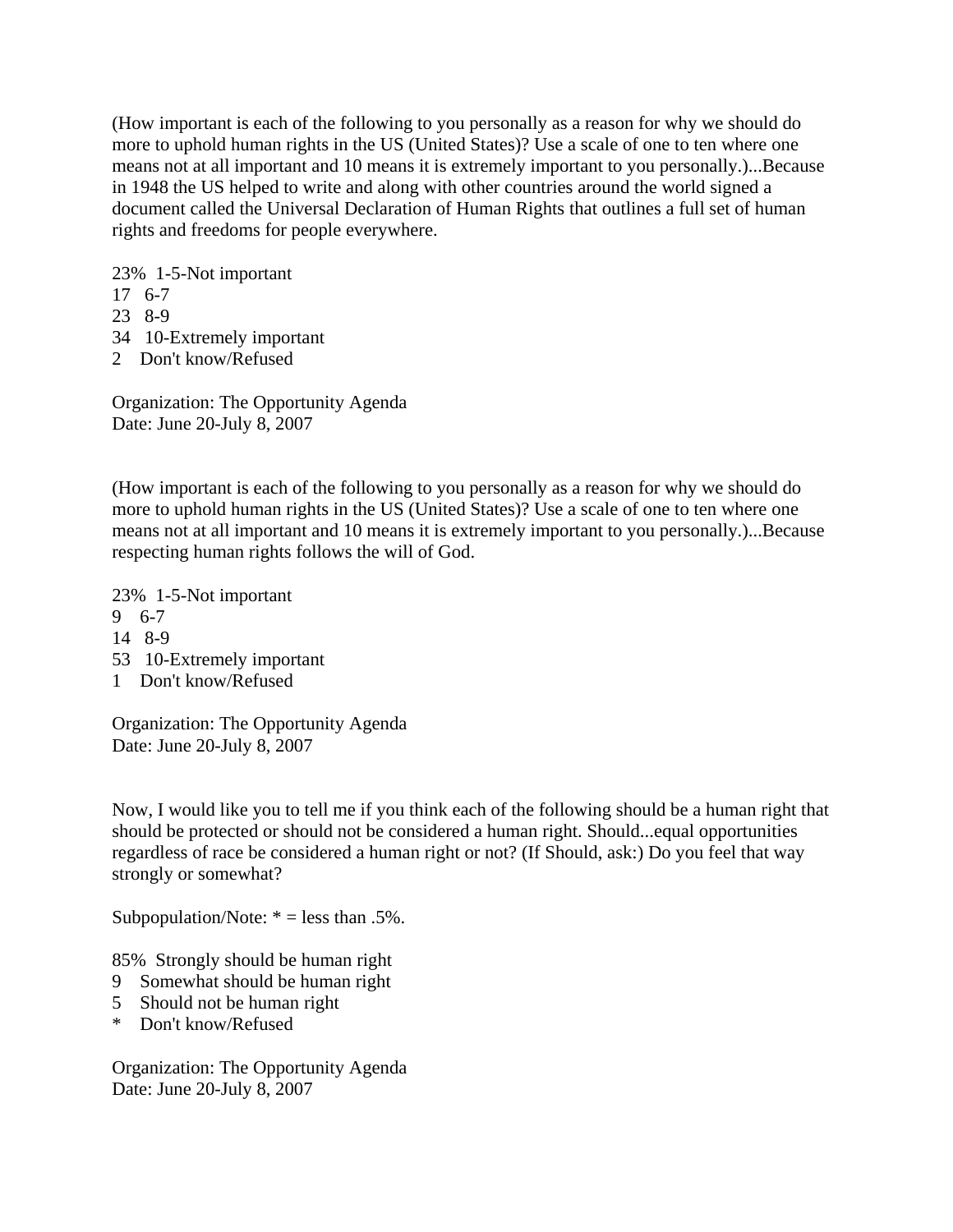(Now, I would like you to tell me if you think each of the following should be a human right that should be protected or should not be considered a human right.) Should...equal opportunities regardless of whether you are male or female be considered a human right or not? (If Should, ask:) Do you feel that way strongly or somewhat?

86% Strongly should be human right

- 9 Somewhat should be human right
- 5 Should not be human right

Organization: The Opportunity Agenda Date: June 20-July 8, 2007

(Now, I would like you to tell me if you think each of the following should be a human right that should be protected or should not be considered a human right.) Should...equal opportunities regardless of whether you are gay or a lesbian be considered a human right or not? (If Should, ask:) Do you feel that way strongly or somewhat?

57% Strongly should be human right

- 22 Somewhat should be human right
- 19 Should not be human right
- 2 Don't know/Refused

Organization: The Opportunity Agenda Date: June 20-July 8, 2007

(Now, I would like you to tell me if you think each of the following should be a human right that should be protected or should not be considered a human right.) Should...keeping personal behavior and choices private be considered a human right or not? (If Should, ask:) Do you feel that way strongly or somewhat?

60% Strongly should be human right

- 26 Somewhat should be human right
- 12 Should not be human right
- 1 Don't know/Refused

Organization: The Opportunity Agenda Date: June 20-July 8, 2007

(Now, I would like you to tell me if you think each of the following should be a human right that should be protected or should not be considered a human right.) Should...being treated fairly in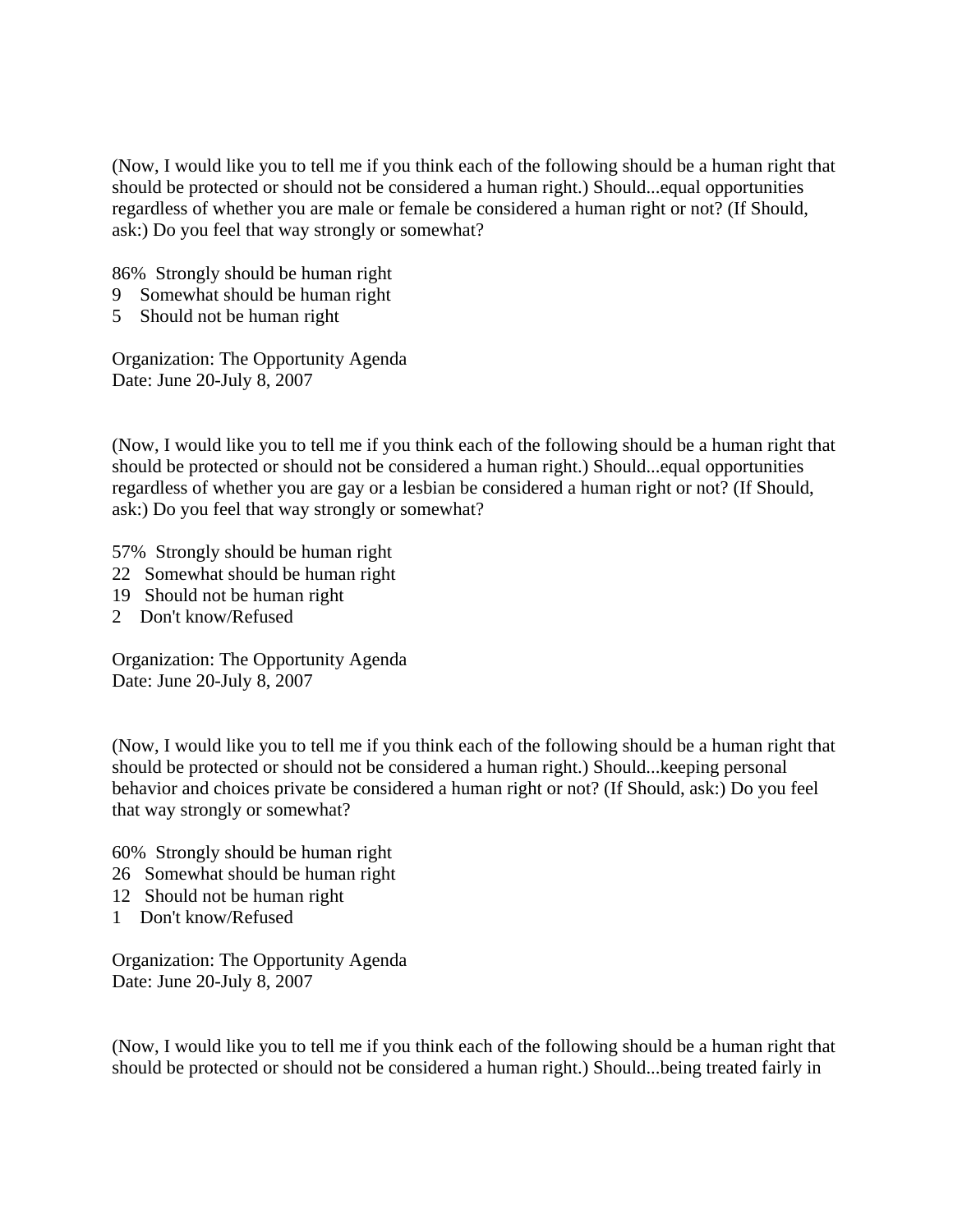the criminal justice system if accused of a crime be considered a human right or not? (If Should, ask:) Do you feel that way strongly or somewhat?

83% Strongly should be human right

- 12 Somewhat should be human right
- 4 Should not be human right
- 1 Don't know/Refused

Organization: The Opportunity Agenda Date: June 20-July 8, 2007

(Now, I would like you to tell me if you think each of the following should be a human right that should be protected or should not be considered a human right.) Should...living in a clean environment be considered a human right or not? (If Should, ask:) Do you feel that way strongly or somewhat?

Subpopulation/Note:  $* =$  less than .5%.

68% Strongly should be human right

- 17 Somewhat should be human right
- 15 Should not be human right
- \* Don't know/Refused

Organization: The Opportunity Agenda Date: June 20-July 8, 2007

(Now, I would like you to tell me if you think each of the following should be a human right that should be protected or should not be considered a human right.) Should...access to healthcare be considered a human right or not? (If Should, ask:) Do you feel that way strongly or somewhat?

72% Strongly should be human right

- 17 Somewhat should be human right
- 11 Should not be human right
- 1 Don't know/Refused

Organization: The Opportunity Agenda Date: June 20-July 8, 2007

(Now, I would like you to tell me if you think each of the following should be a human right that should be protected or should not be considered a human right.) Should...equal access to quality public education be considered a human right or not? (If Should, ask:) Do you feel that way strongly or somewhat?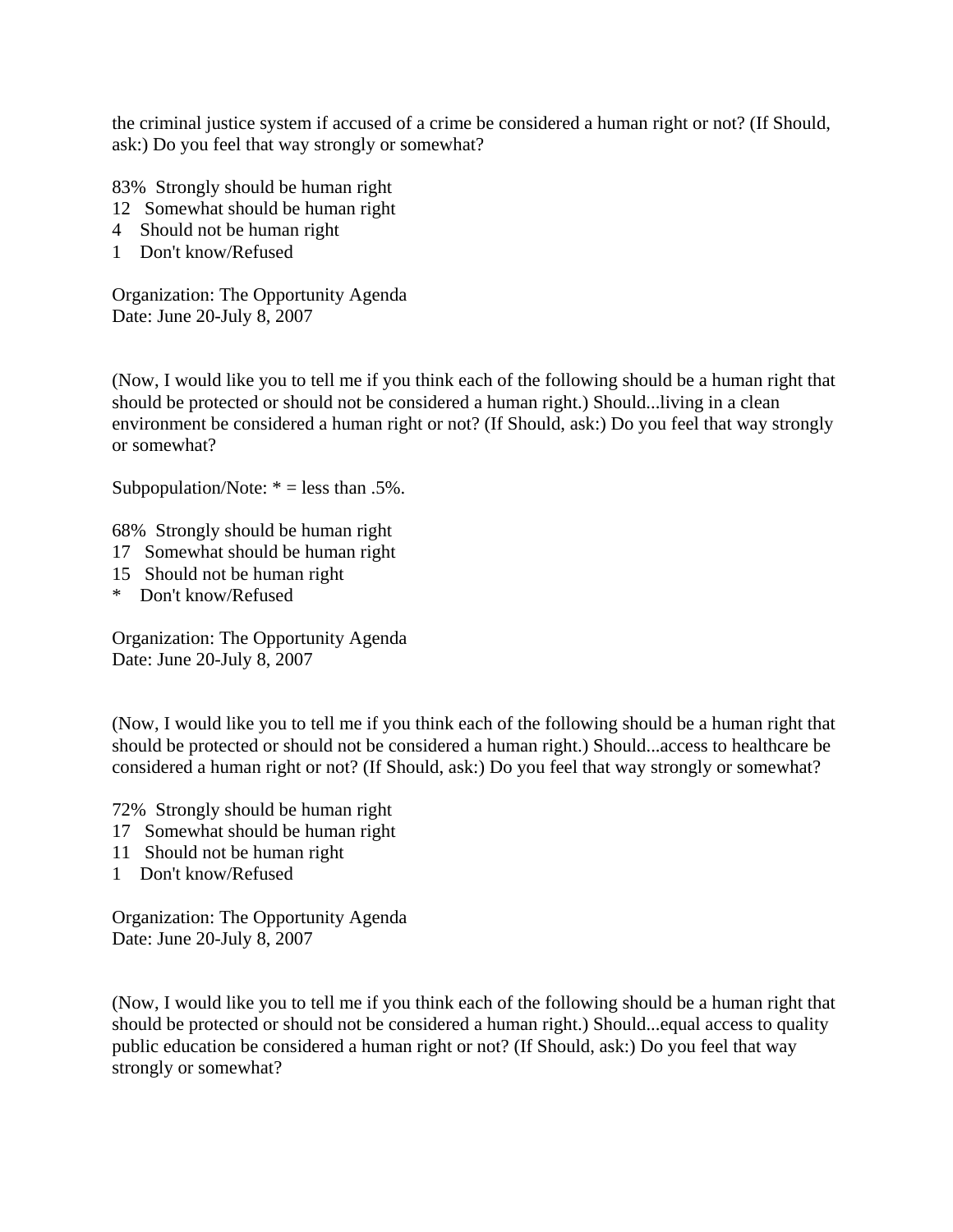82% Strongly should be human right

- 11 Somewhat should be human right
- 6 Should not be human right
- \* Don't know/Refused

Organization: The Opportunity Agenda Date: June 20-July 8, 2007

(Now, I would like you to tell me if you think each of the following should be a human right that should be protected or should not be considered a human right.) Should...ensuring economic opportunity be considered a human right or not? (If Should, ask:) Do you feel that way strongly or somewhat?

47% Strongly should be human right

- 30 Somewhat should be human right
- 22 Should not be human right
- 1 Don't know/Refused

Organization: The Opportunity Agenda Date: June 20-July 8, 2007

(Now, I would like you to tell me if you think each of the following should be a human right that should be protected or should not be considered a human right.) Should...adequate housing be considered a human right or not? (If Should, ask:) Do you feel that way strongly or somewhat?

51% Strongly should be human right

- 26 Somewhat should be human right
- 22 Should not be human right
- 1 Don't know/Refused

Organization: The Opportunity Agenda Date: June 20-July 8, 2007

(Now, I would like you to tell me if you think each of the following should be a human right that should be protected or should not be considered a human right.) Should...freedom from discrimination be considered a human right or not? (If Should, ask:) Do you feel that way strongly or somewhat?

Subpopulation/Note:  $* =$  less than .5%.

83% Strongly should be human right

11 Somewhat should be human right

6 Should not be human right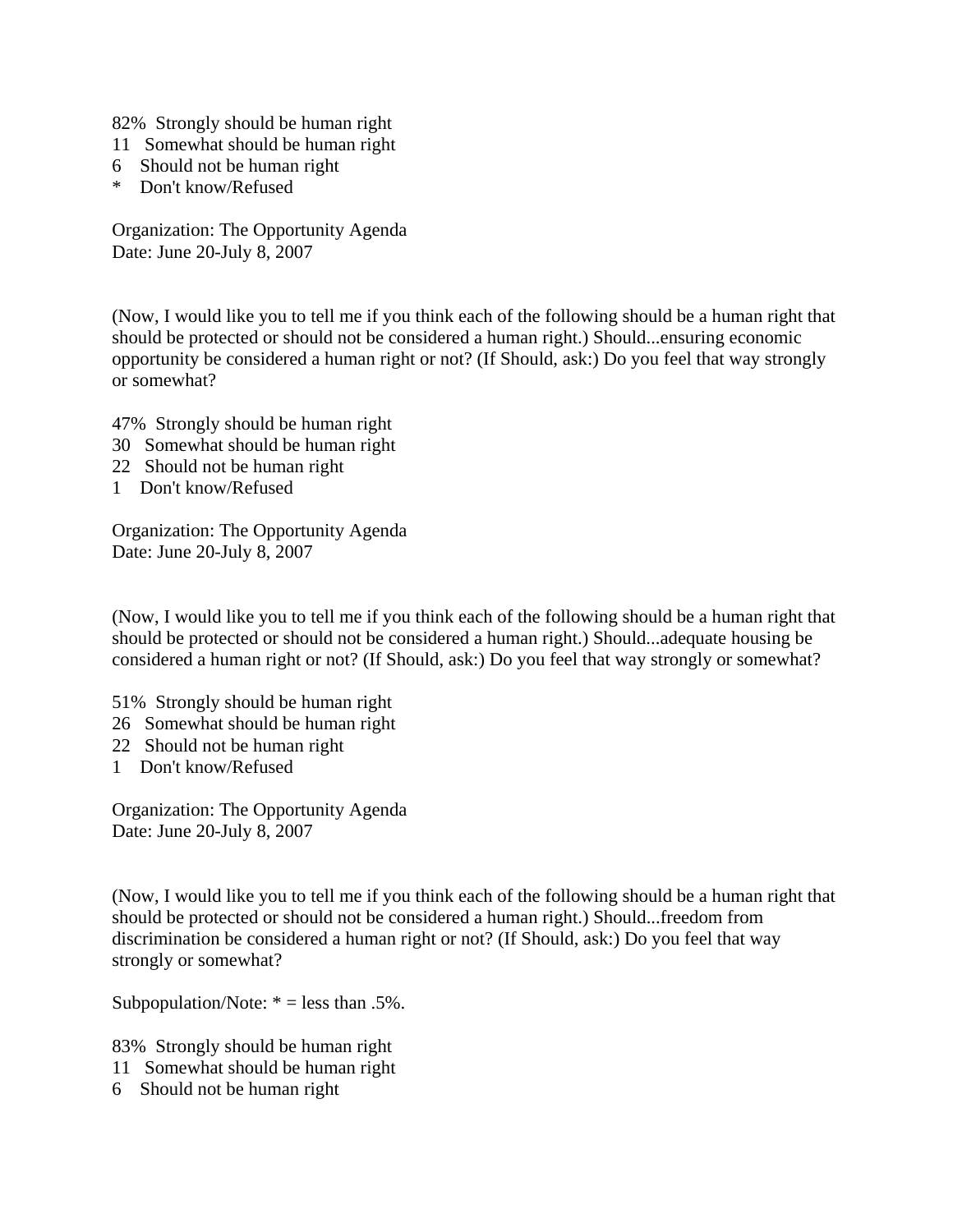\* Don't know/Refused

Organization: The Opportunity Agenda Date: June 20-July 8, 2007

(Now, I would like you to tell me if you think each of the following should be a human right that should be protected or should not be considered a human right.) Should...the right to have an abortion be considered a human right or not? (If Should, ask:) Do you feel that way strongly or somewhat?

40% Strongly should be human right

- 24 Somewhat should be human right
- 35 Should not be human right
- 2 Don't know/Refused

Organization: The Opportunity Agenda Date: June 20-July 8, 2007

(Now, I would like you to tell me if you think each of the following should be a human right that should be protected or should not be considered a human right.) Should...freedom from extreme poverty be considered a human right or not? (If Should, ask:) Do you feel that way strongly or somewhat?

- 52% Strongly should be human right
- 26 Somewhat should be human right
- 20 Should not be human right
- 2 Don't know/Refused

Organization: The Opportunity Agenda Date: June 20-July 8, 2007

(Now, I would like you to tell me if you think each of the following should be a human right that should be protected or should not be considered a human right.) Should...fair pay for workers to meet the basic needs for food and housing be considered a human right or not? (If Should, ask:) Do you feel that way strongly or somewhat?

68% Strongly should be human right

- 19 Somewhat should be human right
- 12 Should not be human right
- 1 Don't know/Refused

Organization: The Opportunity Agenda Date: June 20-July 8, 2007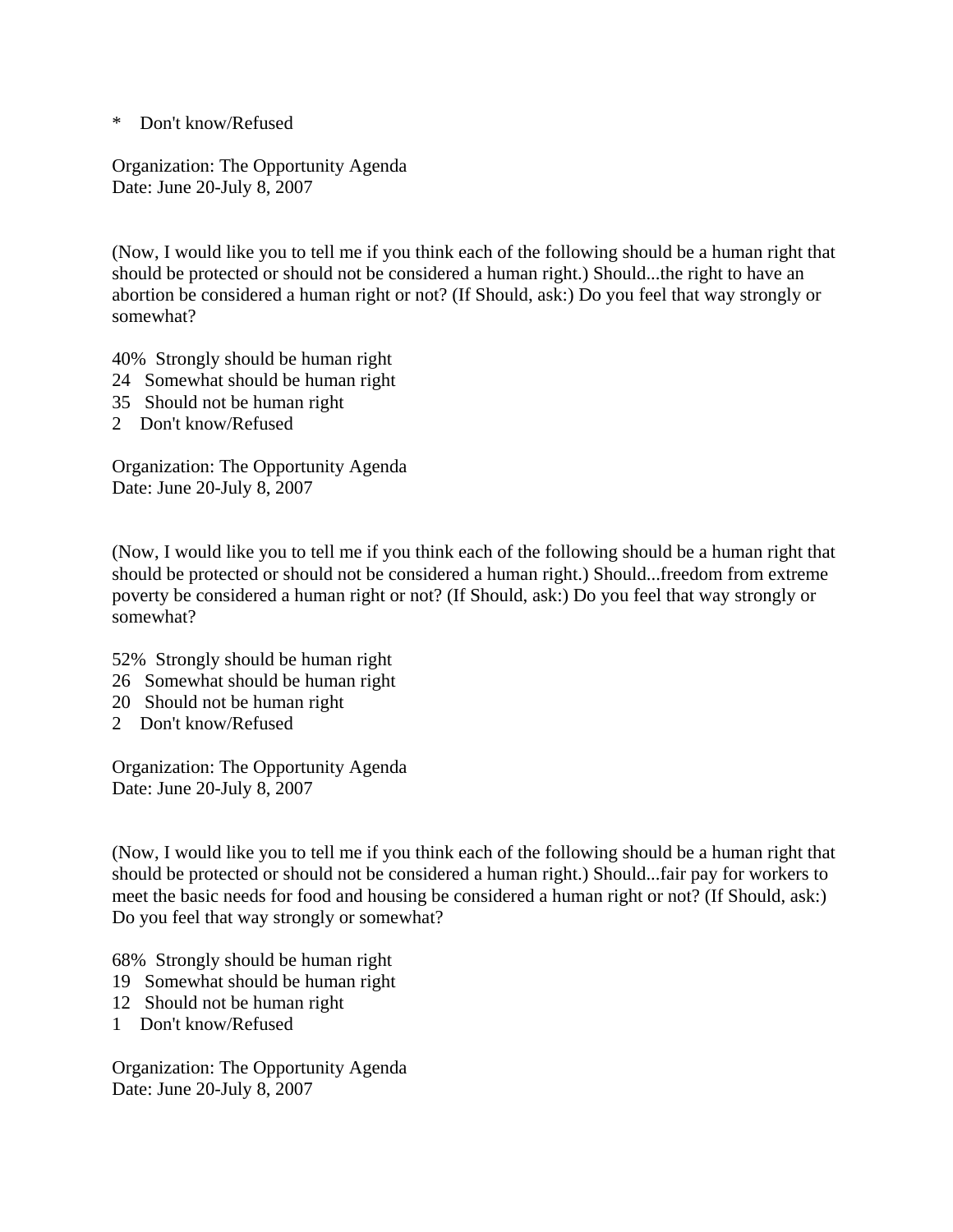(Please tell me whether you agree or disagree with each of the following statements.)...Lack of quality education for children in poor communities is a violation of the human right to education. (If Agree/Disagree, ask:) Is that strongly or somewhat?

62% Strongly agree

- 19 Somewhat agree
- 10 Somewhat disagree
- 8 Strongly disagree
- 1 Don't know/Refused

Organization: The Opportunity Agenda Date: June 20-July 8, 2007

(Now I'm going to read you some possible human rights. For each one please tell me whether you think it is a right that should be guaranteed to every human being and never violated, a right that may be desirable but that can be violated under certain circumstances, or not really a right at all.)...A guaranteed minimum standard of living? (Probe:) Is that a right that should be guaranteed to everyone and never violated, a right that can be violated under certain circumstances, or not really a right at all?

65% Guaranteed and never violated

- 19 Can be violated under some circumstances
- 13 Not really a right at all
- 3 Don't know
- 1 Refused

Organization: Lyle Scruggs and Shareen Hertel Date: November 15-November 27, 2006

(Now I'm going to read you some possible human rights. For each one please tell me whether you think it is a right that should be guaranteed to every human being and never violated, a right that may be desirable but that can be violated under certain circumstances, or not really a right at all.)...Freedom of thought and expression? (Probe:) Is that a right that should be guaranteed to everyone and never violated, a right that can be violated under certain circumstances, or not really a right at all?

71% Guaranteed and never violated

- 24 Can be violated under some circumstances
- 3 Not really a right at all
- 2 Don't know

Organization: Lyle Scruggs and Shareen Hertel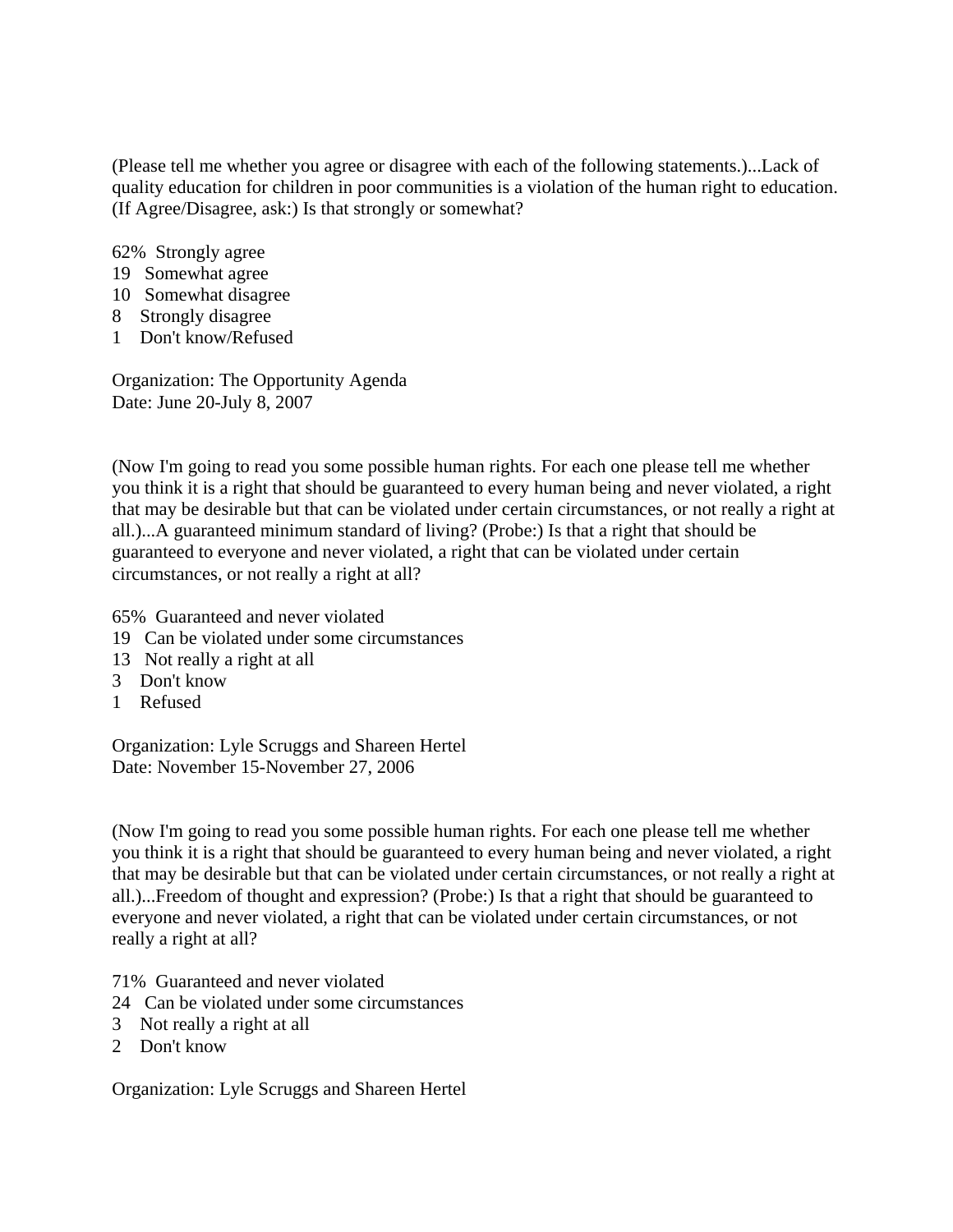#### Date: November 15-November 27, 2006

Please rate your feelings toward some international organizations, with one hundred meaning a very warm, favorable feeling, zero meaning a very cold, unfavorable feeling, and fifty meaning not particularly warm or cold. You can use any number from zero to one hundred, the higher the number the more favorable your feelings are toward those organizations. If you have no opinion or have never heard of that organization, leave the box blank and move on to the next question. …**International Human Rights Groups**.

| Year                                   | Mean         | Median       | 100-76<br>degrees | $75 - 51$<br>degrees | 50<br>degrees | 49-31<br>degrees | $30-0$<br>degrees | <b>Not</b><br>familiar<br>/ Decline | Total |
|----------------------------------------|--------------|--------------|-------------------|----------------------|---------------|------------------|-------------------|-------------------------------------|-------|
| 2002                                   | $63^\circ$   | $68^{\circ}$ | 31                | 24                   | 18            | 4                | 15                | 8                                   | 100   |
| 2004                                   | $57^\circ$   | $60^\circ$   | 20                | 22                   | 18            | $\overline{4}$   | 16                | 20                                  | 100   |
| 2006                                   | $56^{\circ}$ | $55^{\circ}$ | 23                | 19                   | 19            | 5                | 17                | 18                                  | 100   |
| Change in<br>% points<br>2004-<br>2006 | $-1^{\circ}$ | $-5^\circ$   | 3                 | $-3$                 |               |                  |                   | $-2$                                |       |

Organization: Chicago Council on Foreign Relations Date: As noted

### $[3/4$  SAMPLE A,B,C]

Do you think there should or should not be an international body, such as a court, to judge whether countries are abiding by the human rights standards of the treaties?

Organization: Program On International Policy Attitudes, University of Maryland/Knowledge **Networks** Date: April 18-24, 2006

# *Human Rights and the UN System*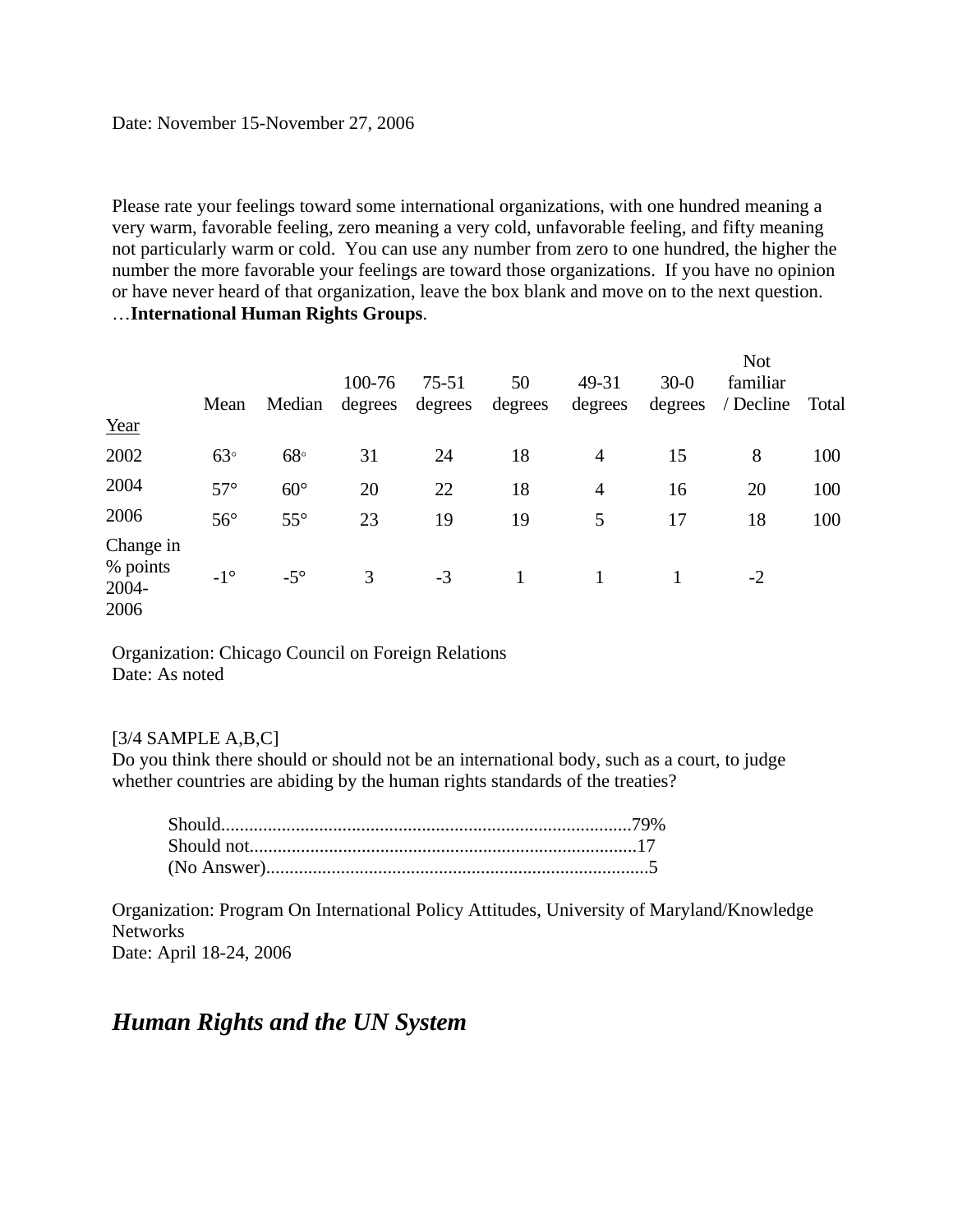(Please tell me whether you agree or disagree with each of the following statements.)...The United Nations is not an effective enforcer of human rights around the world. (If Agree/Disagree, ask:) Is that strongly or somewhat?

37% Strongly agree

- 30 Somewhat agree
- 20 Somewhat disagree
- 10 Strongly disagree
- 3 Don't know/Refused

Organization: The Opportunity Agenda Date: June 20-July 8, 2007

Thinking about specific steps that could be taken to strengthen the UN (United Nations), here are some options that have been proposed. For each one, select if you would favor or oppose this step.

## **Giving the UN the authority to go into countries in order to investigate violations of human rights**

75% Favor

- 22 Oppose
- 3 Not sure/Decline

Organization: Chicago Council on Foreign Relations Date: July 2006

Do you think that the UN Security Council should or should not have the right to authorize the use of military force for each of the following purposes:

### **To prevent severe human rights violations such as genocide**

|                              |               |                         | $(N=1,227)$                    |               |
|------------------------------|---------------|-------------------------|--------------------------------|---------------|
|                              | Should<br>(%) | Should<br>not<br>$(\%)$ | Not sure/<br>Decline<br>$(\%)$ | Total<br>(% ) |
| Year                         |               |                         |                                |               |
| 2004 (internet)              | 85            | 9                       | 6                              | 100           |
| 2006 (internet)              | 83            | 13                      | 4                              | 100           |
| Change in % points 2004-2006 | $-2$          | 4                       | $-2$                           |               |

Organization: Chicago Council on Foreign Relations Date: July 2006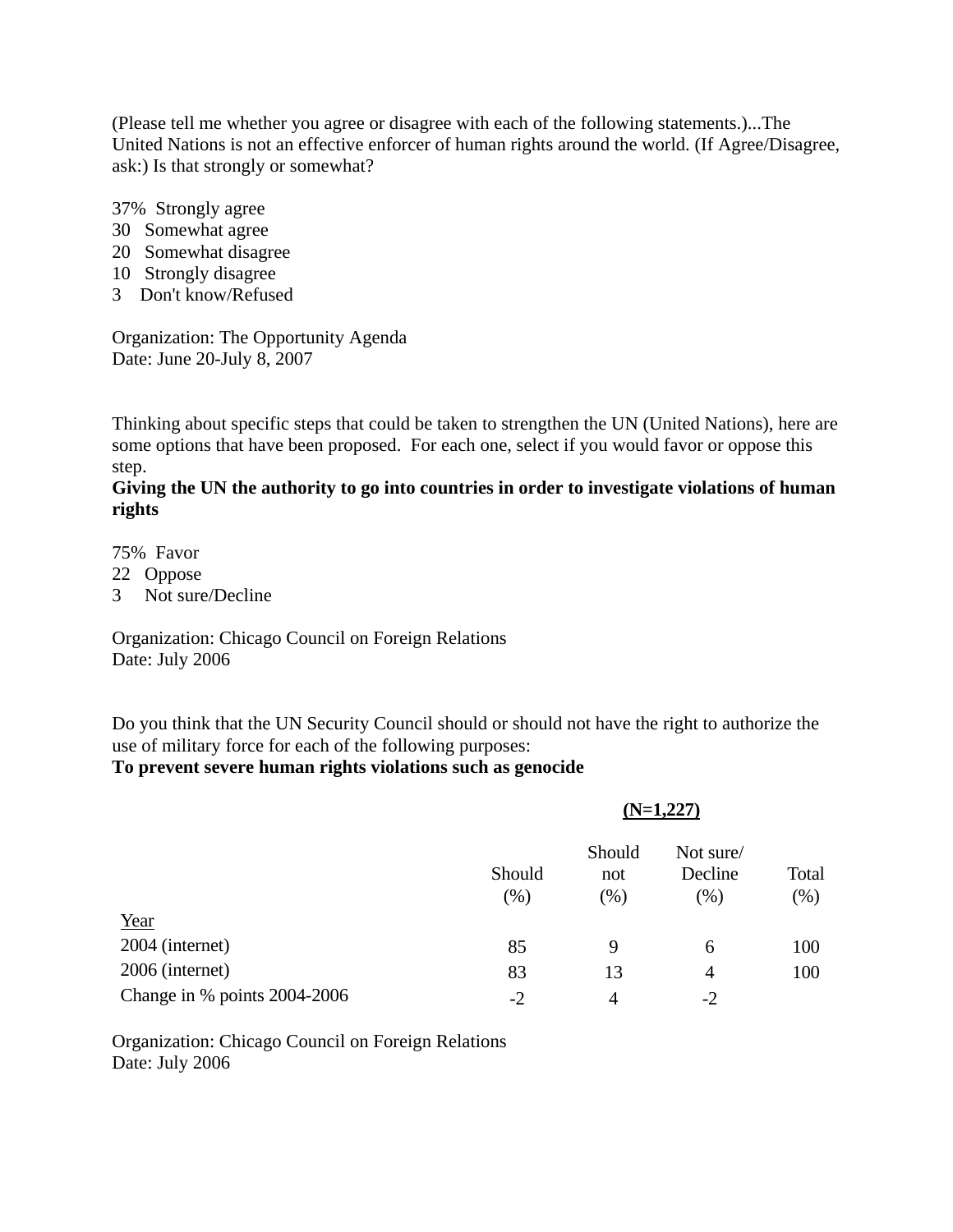Some people say that the UN Security Council has the responsibility to authorize the use of military force to protect people from severe human rights violations such as genocide, even against the will of their own government. Others say that the UN Security Council does not have such a responsibility. Do you think that the UN Security Council does or does not have this responsibility?

- 72% Has this responsibility
- 22 Does not have this responsibility
- 4 Not sure/Decline

Organization: Chicago Council on Foreign Relations Date: July 2006

# *Promoting International Human Rights (US Foreign Policy)*

(What grade would you give the United States when it comes to achieving the following goals?)...Living up to our ideals of human rights and justice in the way we conduct our foreign policy

|                 | А  | В  | $\subset$ | D  | $\mathbf{F}$ | Don't<br>Know |
|-----------------|----|----|-----------|----|--------------|---------------|
| Jun 2005        | 15 | 29 | 29        | 12 | 10           | 5             |
| Jan 2006        | 14 | 31 | 27        | 11 | 10           | 7             |
| Sep 2006        | 13 | 27 | 29        | 13 | 11           | 6             |
| Feb 2007        | 11 | 27 | 29        | 12 | 13           | 8             |
| Sep 2007        | 12 | 24 | 32        | 13 | 13           | 6             |
| <b>Mar 2008</b> | 14 | 26 | 31        | 12 | 10           | 6             |

Organization: Public Agenda Foundation Date: As noted

(Please tell me whether you agree or disagree with each of the following statements.)...The United States does a better job than most countries when it comes to protecting human rights. (If Agree/Disagree, ask:) Is that strongly or somewhat?

50% Strongly agree

- 30 Somewhat agree
- 10 Somewhat disagree
- 8 Strongly disagree
- 2 Don't know/Refused

Organization: The Opportunity Agenda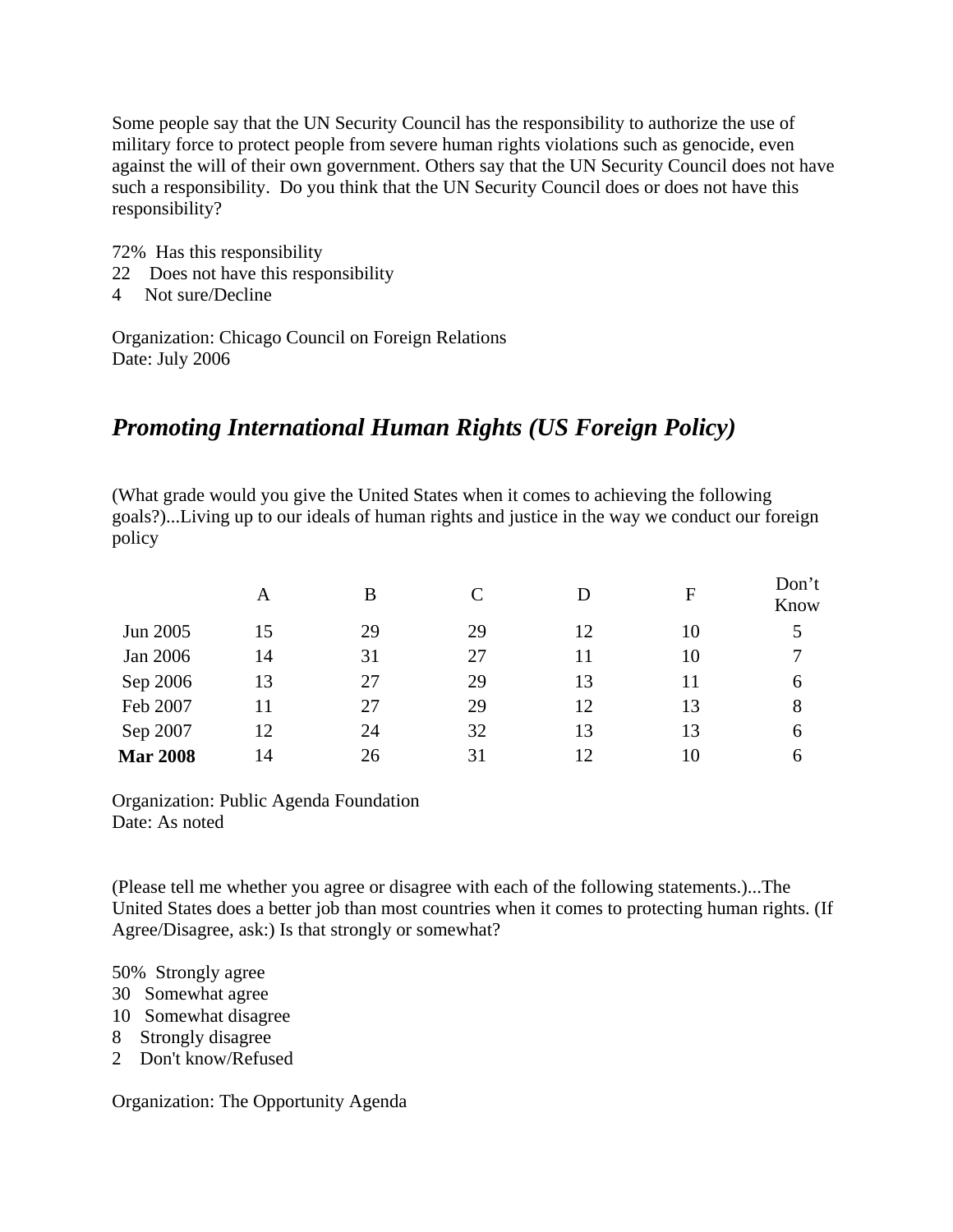Date: June 20-July 8, 2007

(Please tell me whether you agree or disagree with each of the following statements.)...The US (United States) should not sign on and follow international human rights treaties because it would violate our sovereignty and our government's right to protect our interests. (If Agree/Disagree, ask:) Is that strongly or somewhat?

- 22% Strongly agree
- 24 Somewhat agree
- 26 Somewhat disagree
- 23 Strongly disagree
- 6 Don't know/Refused

Organization: The Opportunity Agenda Date: June 20-July 8, 2007

(Please tell me whether you agree or disagree with each of the following statements.)...People in the US (United States) should not try to interpret and enforce human rights for people living in other countries. (If Agree/Disagree, ask:) Is that strongly or somewhat?

Subpopulation/Note: Asked of Form B half sample

38% Strongly agree

- 26 Somewhat agree
- 21 Somewhat disagree
- 14 Strongly disagree
- 1 Don't know/Refused

Organization: The Opportunity Agenda Date: June 20-July 8, 2007

As you know, the government has many responsibilities and deals with many high-priority issues. Thinking about everything we've discussed, which one of the following statements comes closest to your point of view regarding how we should approach the issue of human rights in this country?...Compared to other challenges facing the country, do you feel we should move aggressively, putting human rights near the top of the list, move cautiously, trying to make regular progress on human rights problems, move slowly, dealing with specific human rights problems one at a time, or should we simply allow solutions to human rights problems to evolve naturally?

Subpopulation/Note:  $* =$  less than .5%.

27% Move aggressively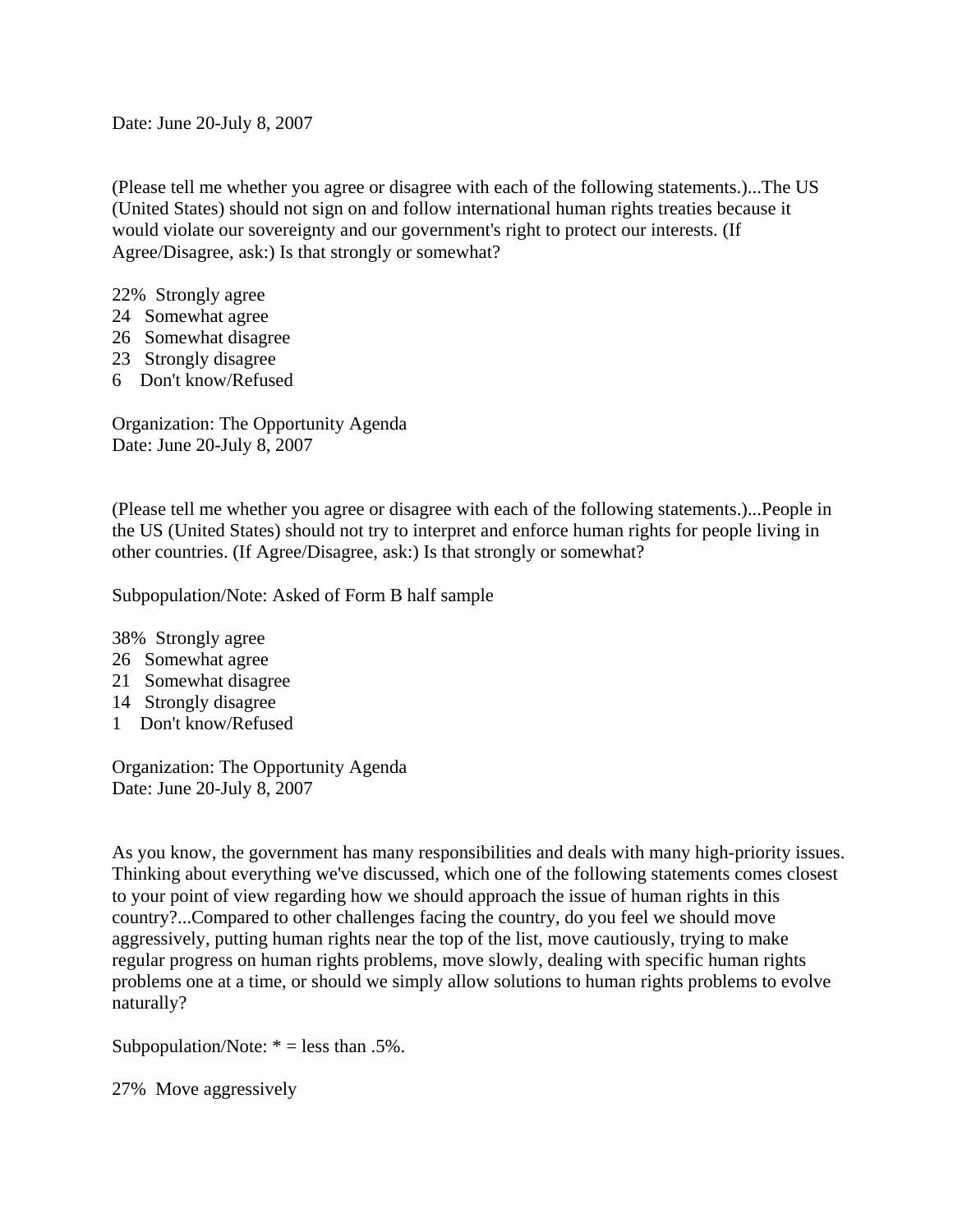- 50 Move cautiously
- 14 Move slowly
- 9 Evolve naturally
- \* Don't know/Refused

Organization: The Opportunity Agenda Date: June 20-July 8, 2007

I am going to read (2006: Below is) a list of possible foreign policy goals that the United States might have. For each one please say whether you think that it should be a very important foreign policy goal of the United States, a somewhat important foreign policy goal, or not an important goal at all.

#### **Promoting and defending human rights in other countries**

|      |    | Very important Somewhat important Not important |      | Not sure/<br>Decline | Total |
|------|----|-------------------------------------------------|------|----------------------|-------|
|      | %  | $\%$                                            | $\%$ | $\%$                 | %     |
| 1974 | na | na                                              | na   | na                   | na    |
| 1978 | 39 | 40                                              | 14   | 7                    | 100   |
| 1982 | 43 | 42                                              | 9    | 6                    | 100   |
| 1986 | 42 | 45                                              | 9    | 4                    | 100   |
| 1990 | 58 | 33                                              | 6    | 3                    | 100   |
| 1994 | 34 | 49                                              | 13   | 4                    | 100   |
| 1998 | 39 | 47                                              | 10   | $\overline{4}$       | 100   |
| 2002 | 47 | 43                                              | 10   |                      | 100   |
| 2006 | 28 | 58                                              | 13   |                      | 100   |

\* Summary: U.S. Foreign Policy Goals - 2006 data only

# **Raking of U.S. Foreign Policy Goals (by Very Important)**

|                                            | $(N=1,227)$              |                                 |                                    |                              |              |  |
|--------------------------------------------|--------------------------|---------------------------------|------------------------------------|------------------------------|--------------|--|
|                                            | Very<br>important<br>(%) | Somewhat<br>important<br>$(\%)$ | <b>Not</b><br>important<br>$(\% )$ | Not sure/<br>Decline<br>(% ) | Total<br>(%) |  |
| Goal                                       |                          |                                 |                                    |                              |              |  |
| Protecting the jobs of American<br>workers | 76                       | 20                              | 3                                  | 2                            | 100          |  |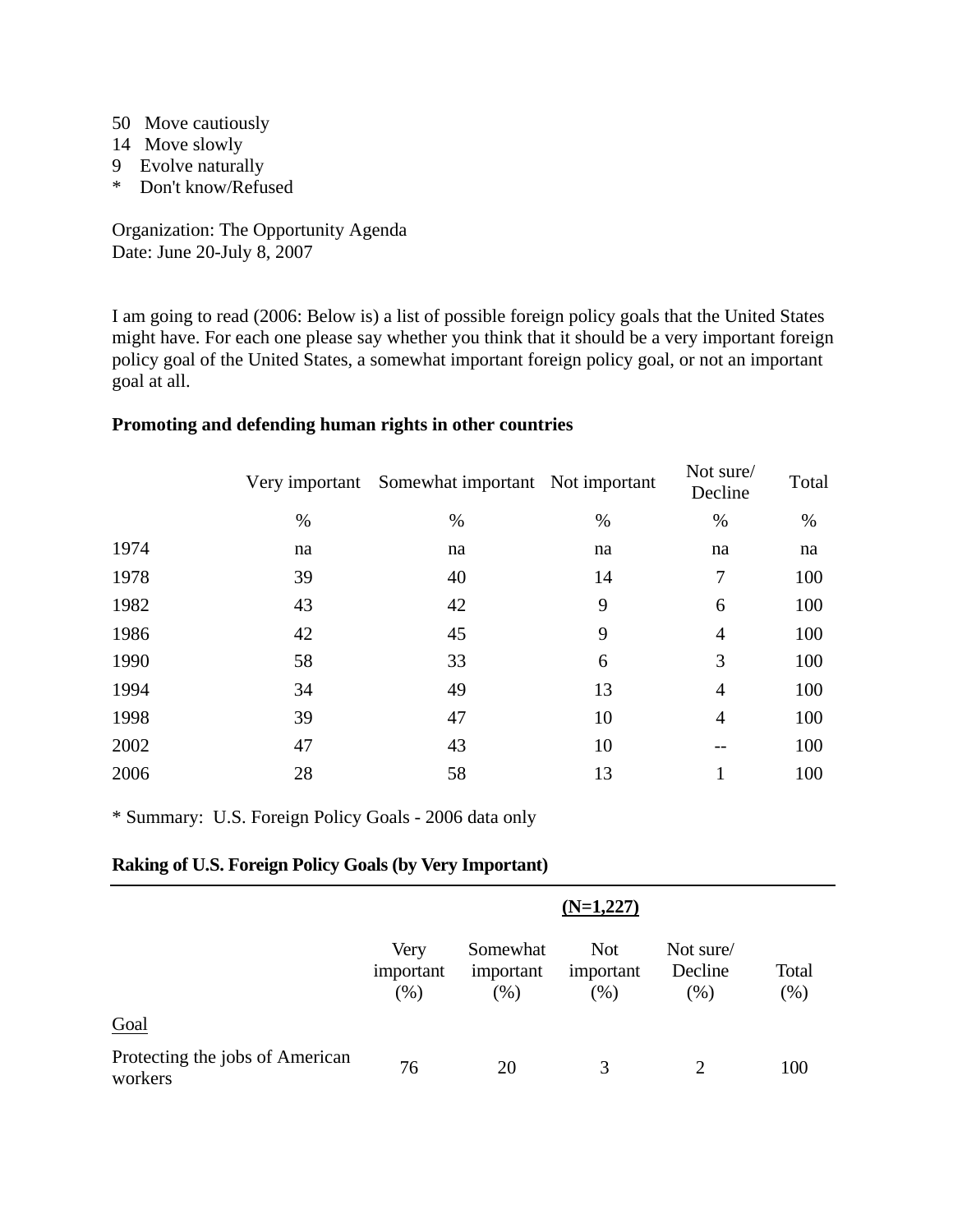| Preventing the spread of<br>nuclear weapons      | 74 | 22 | $\overline{2}$ | $\overline{2}$ | 100 |
|--------------------------------------------------|----|----|----------------|----------------|-----|
| Combating international<br>terrorism             | 72 | 25 | $\overline{2}$ | $\mathbf{1}$   | 100 |
| Securing adequate supplies of<br>energy          | 72 | 25 | $\overline{2}$ | $\overline{2}$ | 100 |
| Promoting economic growth                        | 62 | 34 | $\overline{2}$ | $\overline{2}$ | 100 |
| Controlling and reducing illegal<br>immigration  | 58 | 34 | 7              | $\mathbf{1}$   | 100 |
| Maintaining superior military<br>power worldwide | 55 | 36 | 7              | $\overline{2}$ | 100 |
| Improving the global<br>environment              | 54 | 39 | 5              | $\overline{2}$ | 100 |
| Combating world hunger                           | 48 | 43 | 8              | $\mathbf{1}$   | 100 |
| Strengthening the United<br><b>Nations</b>       | 40 | 39 | 19             | $\overline{2}$ | 100 |
| <b>Promoting and defending</b>                   |    |    |                |                |     |
| human rights in other                            | 28 | 58 | 13             | $\mathbf{1}$   | 100 |
| countries                                        |    |    |                |                |     |
| Protecting weaker nations                        | 22 | 65 | 11             | $\overline{2}$ | 100 |
| against foreign aggression                       |    |    |                |                |     |
| Helping to improve the                           |    |    | 17             | $\overline{2}$ |     |
| standard of living of less<br>developed nations  | 22 | 60 |                |                | 100 |
| Helping to bring a democratic                    |    |    |                |                |     |
| form of government to other                      | 17 | 57 | 24             | $\overline{2}$ | 100 |
| nations                                          |    |    |                |                |     |

Organization: Chicago Council on Foreign Relations Date: As noted

Please tell me whether you think that, in the area of advancing human rights in other countries, the United States does:

Organization: Program On International Policy Attitudes, University of Maryland/Knowledge Networks Date: June 27-July 2, 2006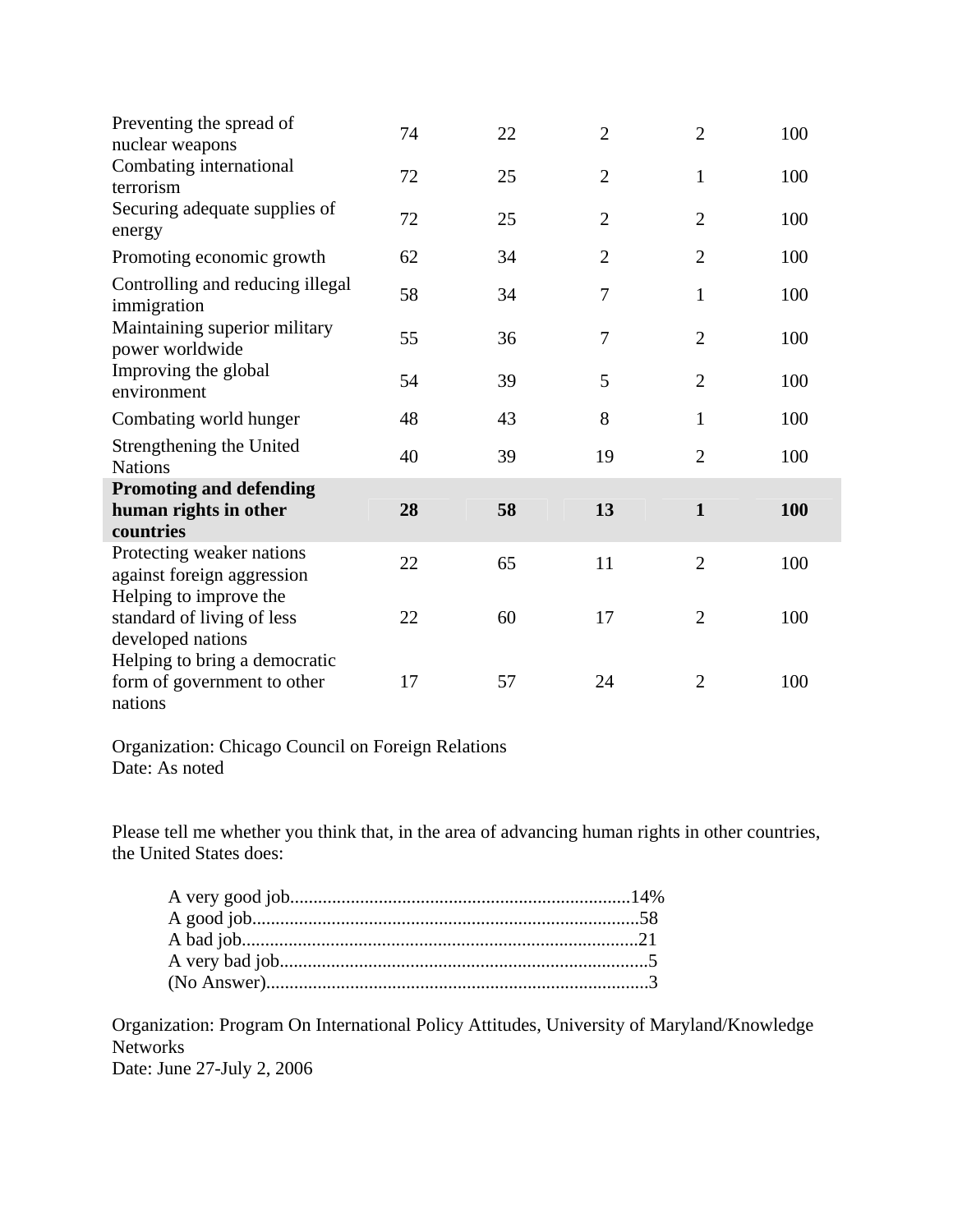# [HALF SAMPLE C,D]

A permanent International Criminal Court has been established by the UN (United Nations) to try individuals suspected of war crimes, genocide, and crimes against humanity. Some say the U.S. (United States) should not support the Court because trumped-up charges may be brought against Americans, for example, US soldiers who use force in the course of a peacekeeping operation. Others say that the U.S. should support the court because the world needs a better way to prosecute war criminals, many of whom go unpunished today. Do you think the U.S. should or should not support the permanent international criminal court?

|  | 4/06 CCFR 6/02 |
|--|----------------|
|  |                |
|  |                |
|  |                |

Organization: Program On International Policy Attitudes, University of Maryland/Knowledge Networks Date: April 18-24, 2006

## [HALF SAMPLE A,B]

Do you think the U.S. should or should not participate in the International Criminal Court that can try individuals for war crimes, genocide, or crimes against humanity if their own country won't try them?

|  | 4/06 CCFR '04 CCFR '02 |          |  |
|--|------------------------|----------|--|
|  |                        |          |  |
|  |                        | $\gamma$ |  |
|  |                        |          |  |

Organization: Program On International Policy Attitudes, University of Maryland/Knowledge **Networks** Date: April 18-24, 2006

### [FULL SAMPLE]

STATEMENT: As you may know, the US and other countries have signed a number of treaties that establish standards for protecting the human rights of their citizens.  $[3/4$  SAMPLE A,C,D]

As a general rule, do you approve or disapprove of the US being part of such treaties?

Organization: Program On International Policy Attitudes, University of Maryland/Knowledge Networks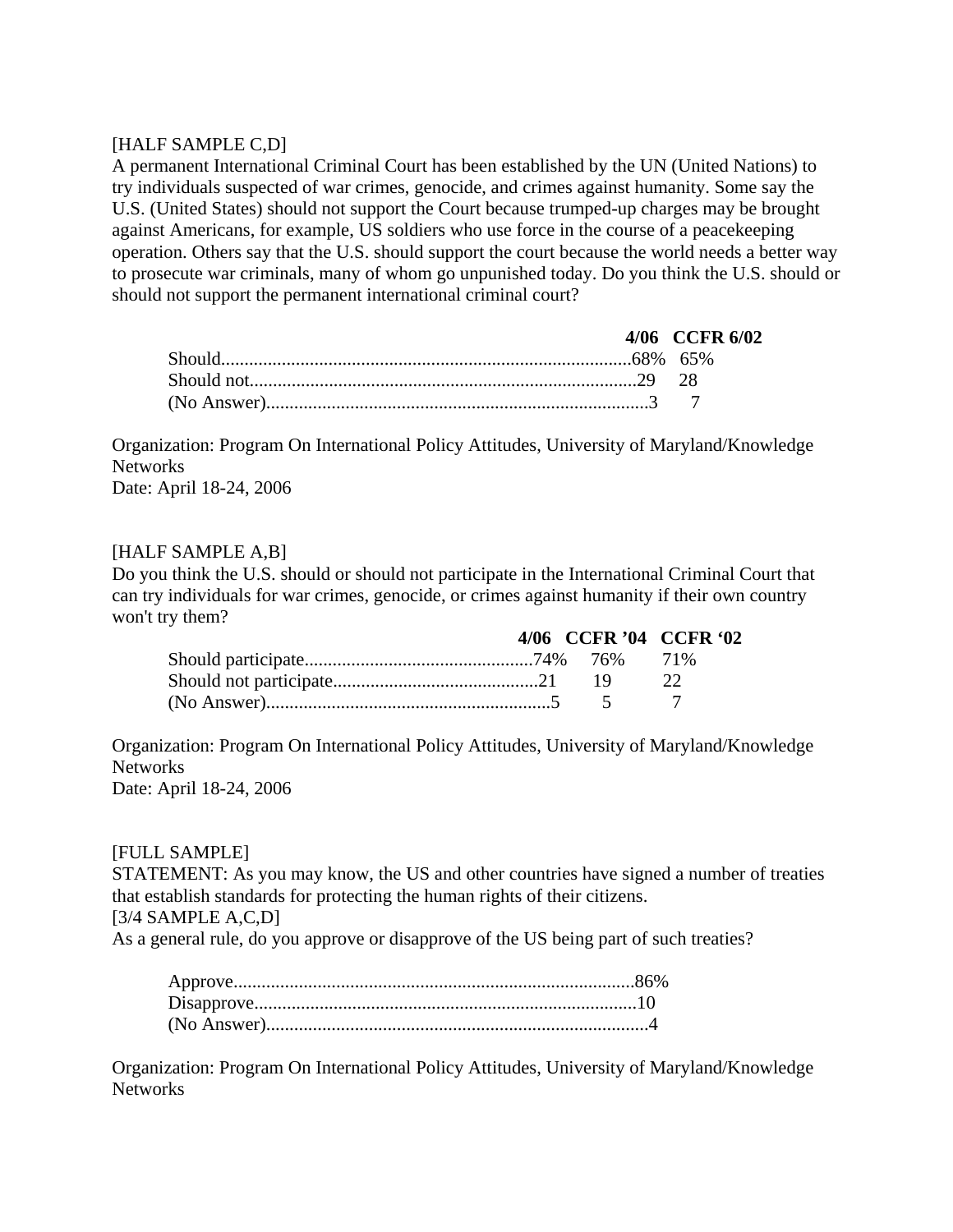Date: April 18-24, 2006

(Let's imagine an authoritarian regime in which there is no political or religious freedom. To help democracy, would you support the following actions by the United States?)...Supporting independent groups such as trade unions, human rights associations and religious groups

71% Yes 24 No 1 I don't think it is the role of the United States to help establish democracy in other countries (Vol.)

5 Don't know/Refused

Organization: German Marshall Fund/Leger Marketing of Montreal Date: June 6-June 24, 2006

# *Detainees, Terrorists, Torture, etc*

# *Torture and HR (general)*

(Now, I would like you to tell me if you think each of the following should be a human right that should be protected or should not be considered a human right.) Should...freedom from torture or abuse by law enforcement be considered a human right or not? (If Should, ask:) Do you feel that way strongly or somewhat?

Subpopulation/Note:  $* =$  less than .5%.

83% Strongly should be human right

- 8 Somewhat should be human right
- 8 Should not be human right
- \* Don't know/Refused

Organization: The Opportunity Agenda Date: June 20-July 8, 2007

Now I'm going to read you some possible human rights. For each one please tell me whether you think it is a right that should be guaranteed to every human being and never violated, a right that may be desirable but that can be violated under certain circumstances, or not really a right at all....Freedom from physical and mental torture? (Probe:) Is that a right that should be guaranteed to everyone and never violated, a right that can be violated under certain circumstances, or not really a right at all?

71% Guaranteed and never violated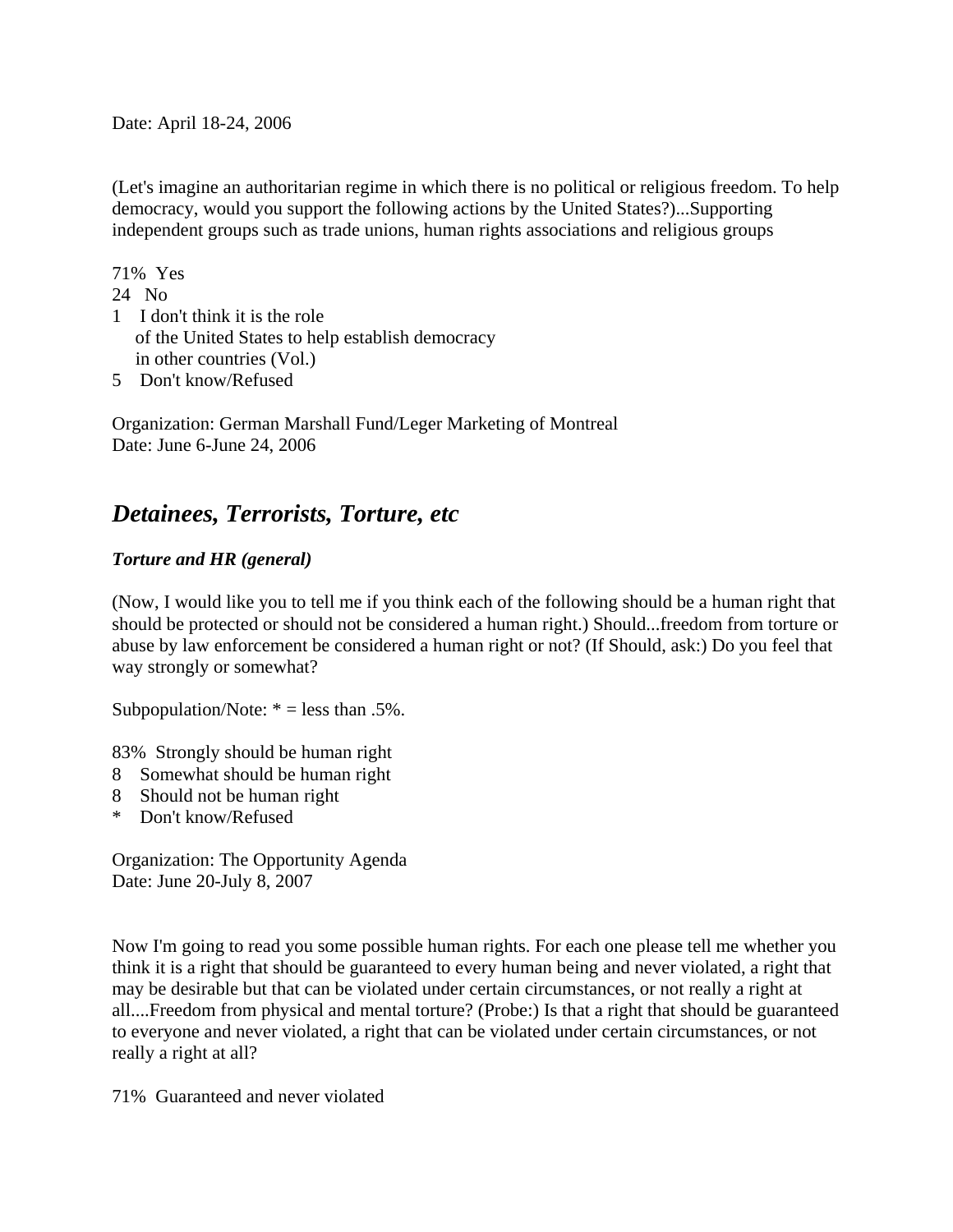- 21 Can be violated under some circumstances
- 6 Not really a right at all
- 2 Don't know

Organization: Lyle Scruggs and Shareen Hertel Date: November 15-November 27, 2006

#### *Terrorists, detainees, and torture (general)*

(Please tell me whether you agree or disagree with each of the following statements.)...The US (United States) torturing prisoners suspected of terrorism is a violation of the prisoners' human rights. (If Agree/Disagree, ask:) Is that strongly or somewhat?

43% Strongly agree

- 24 Somewhat agree
- 12 Somewhat disagree
- 19 Strongly disagree
- 2 Don't know/Refused

Organization: The Opportunity Agenda Date: June 20-July 8, 2007

#### [FULL SAMPLE]

Q24. STATEMENT: As you know there is much discussion about how much priority the US government should give to various approaches to improving US and global security. Here is a list of some approaches that the US government is trying, at least to some extent. For each one please indicate if you would like your member of Congress to get the US government to increase or decrease the priority it places on each approach. Please answer on a scale of  $+5$  to  $-5$ , with  $+5$ meaning that you think it should be given a much higher priority than it has now, -5 meaning that it should be given a much lower priority or not done at all, and 0 meaning that it should be given the same priority it has now.

[RANDOMLY PRESENT – EACH RESPONDENT SHOULD RECEIVE 3/4 OF Q20a-q] **q. Rough interrogation techniques to inflict pain on detainees who might have useful information about terrorist groups** 

34% -5 to -1 24 0  $37 + 1$  to  $+5$ Mean - .01

Organization: Program On International Policy Attitudes, University of Maryland/Knowledge **Networks** Date: October 6-October 15, 2006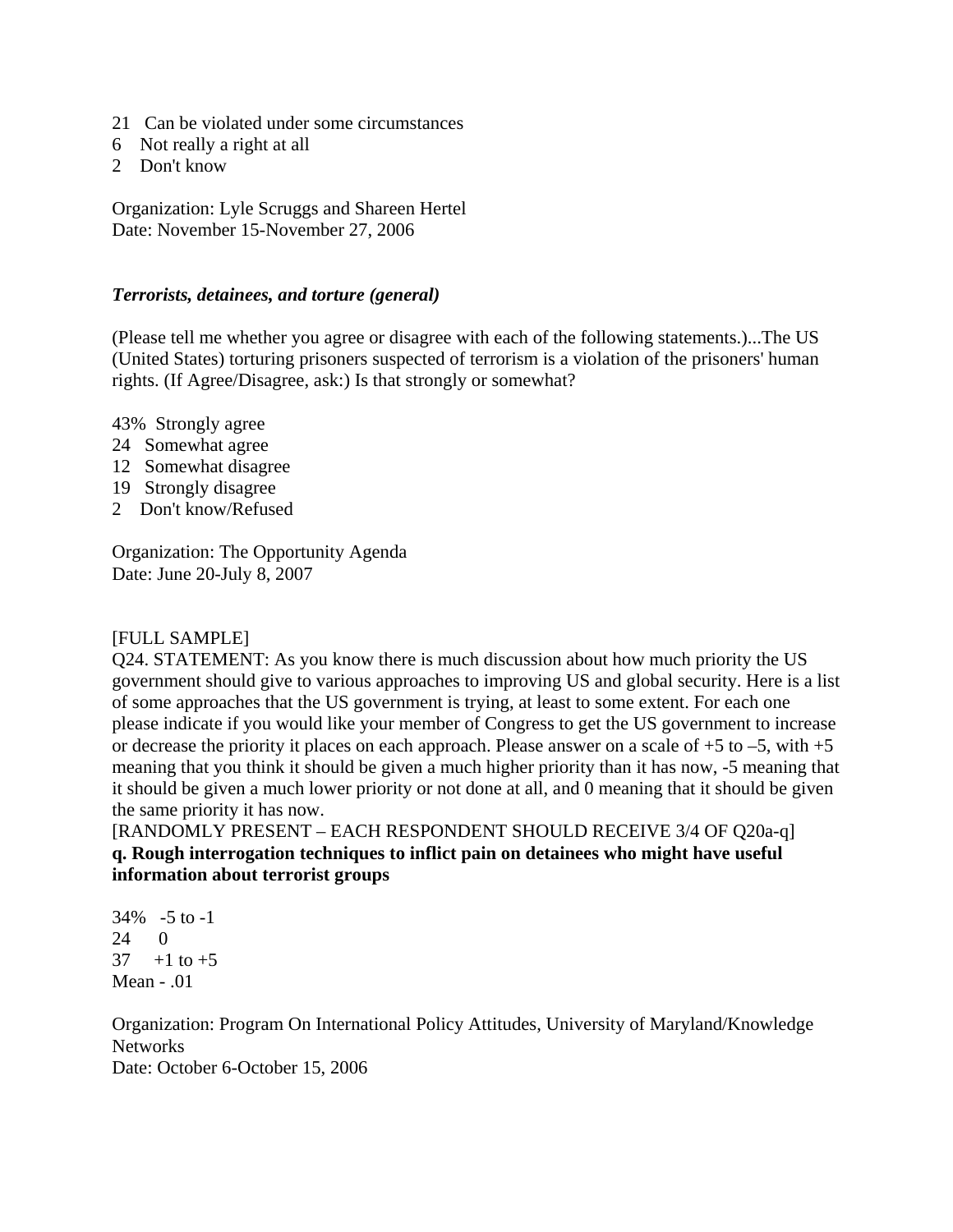Most countries have agreed to rules that prohibit torturing prisoners. Which position is closer to yours?...Terrorists pose such an extreme threat that governments should now be allowed to use some degree of torture if it may gain information that saves innocent lives. Clear rules against torture should be maintained because any use of torture is immoral and will weaken international human rights standards against torture.

- 36% Terrorists pose such an extreme threat that governments should now be allowed to use some degree of torture if it may gain information that saves innocent lives
- 58 Clear rules against torture should be maintained because any use of torture is immoral and will weaken international human rights standards against torture
- 4 Neither/Depends (Vol.)
- 3 Don't know/No answer

Organization: BBC World Service/ Program On International Policy Attitudes, University of Maryland Date: June 8-June 27, 2006

As you may know, the US has signed treaties that prohibit governments from holding people in secret and that require that the International Committee of the Red Cross to have access to them. Do you think that these treaties are

| Important for making sure governments                                                   |  |
|-----------------------------------------------------------------------------------------|--|
|                                                                                         |  |
| Too restrictive because our government needs to have all options available when dealing |  |
|                                                                                         |  |
|                                                                                         |  |

Organization: Program On International Policy Attitudes, University of Maryland/Knowledge **Networks** 

Date: June 27-July 2, 2006

### [HALF SAMPLE A,B]

Suppose the US has detained an individual in Afghanistan who is not suspected of having any involvement in terrorism, but the US suspects this person might have useful information about a terrorist group. Suppose, when asked, he denies having such information. Do you think the US does or does not have the right to put this person in prison indefinitely as a way of putting pressure on him to talk?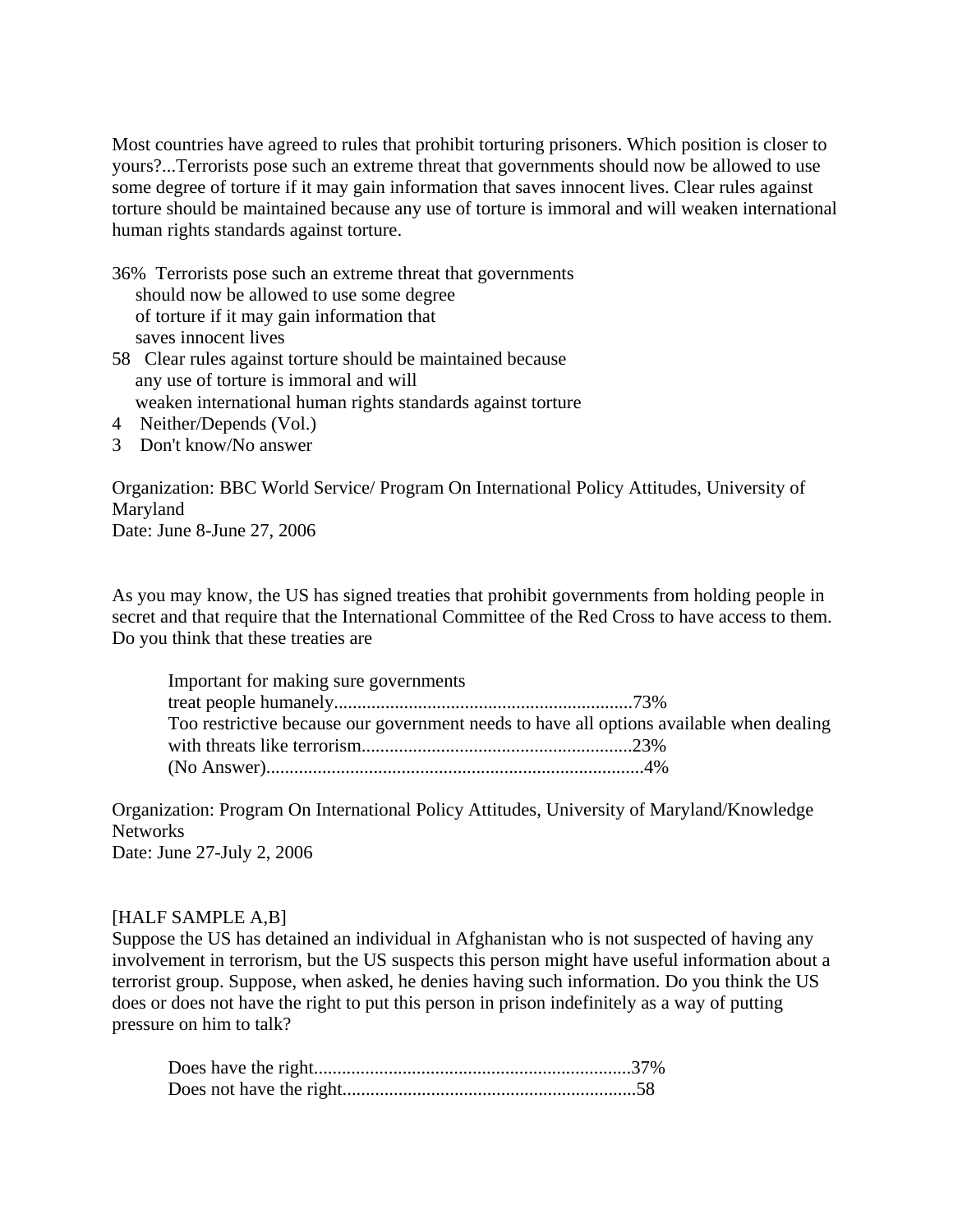(No Answer)..................................................................................6

# [IF DOES HAVE RIGHT]

Do you think that other countries do or do not have the right to imprison an American citizen who is not suspected of having any involvement in terrorism, but who they suspect might have useful information about a terrorist group?

Organization: Program On International Policy Attitudes, University of Maryland/Knowledge **Networks** Date: June 27-July 2, 2006

## [HALF SAMPLE C,D]

Suppose the US has detained an American citizen who is not suspected of having any involvement in terrorism, but the US suspects this person might have useful information about a terrorist group. Suppose, when asked, he denies having such information. Do you think the US does or does not have the right to put this person in prison indefinitely as a way of putting pressure on him to talk?

### [IF DOES HAVE RIGHT]

Do you think that other countries do or do not have the right to imprison an American citizen who is not suspected of having any involvement in terrorism, but who they suspect might have useful information about a terrorist group?

Organization: Program On International Policy Attitudes, University of Maryland/Knowledge Networks

Date: June 27-July 2, 2006

### [FULL SAMPLE]

Do you think that the US does or does not imprison people who are not suspected of having any involvement in terrorism, but who it suspects might have useful information about a terrorist group?

Does...........................................................................................72%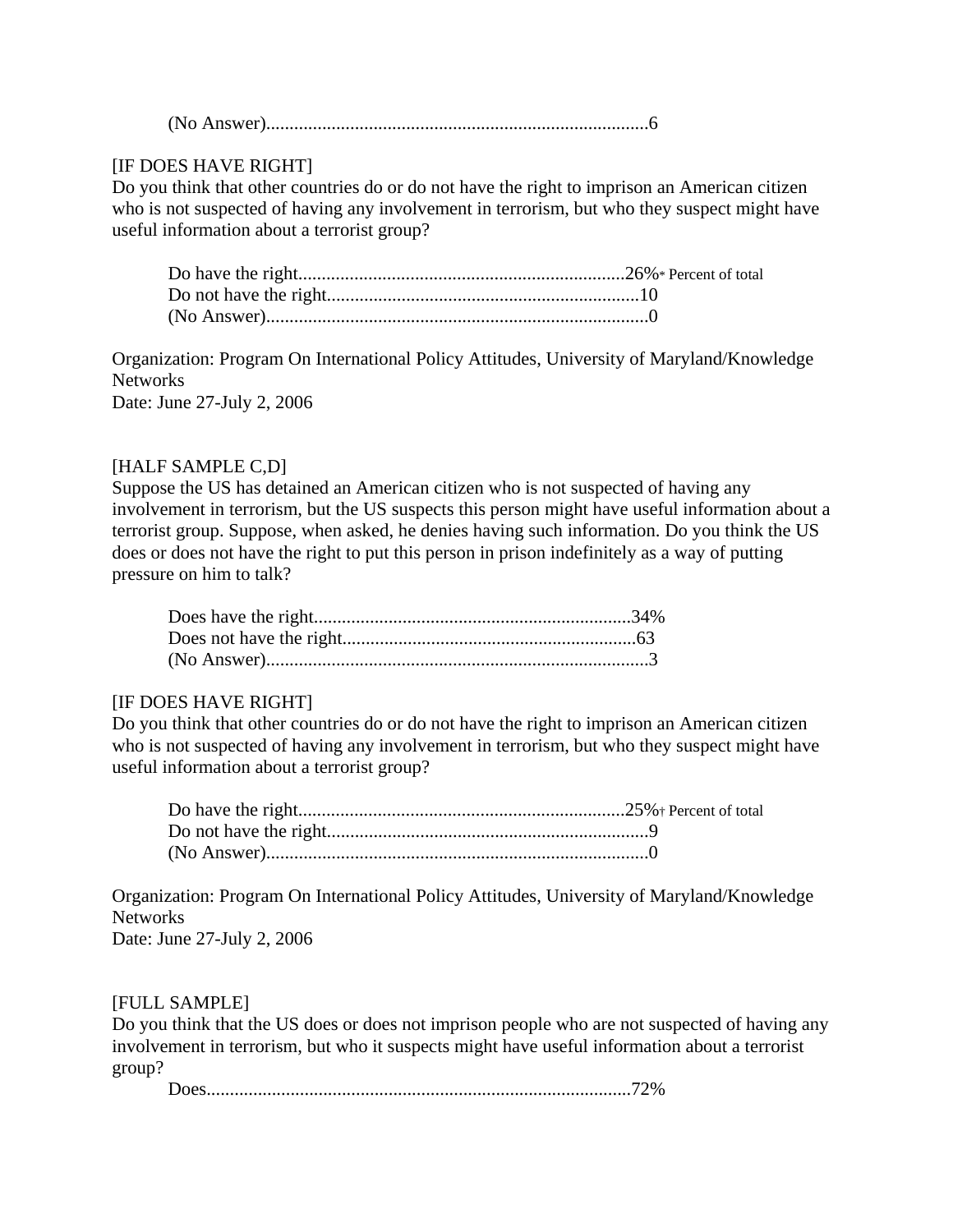Organization: Program On International Policy Attitudes, University of Maryland/Knowledge **Networks** Date: June 27-July 2, 2006

## [HALF SAMPLE A,B]

STATEMENT: Here are some legal requirements for the treatment of detainees that are part of international laws the US has agreed to. Please say whether you favor or oppose having these legal requirements. [GRID PATTERN WITH HR-Q11a-e ON SAME SCREEN—RANDOMIZE

PRESENTATION]

|                                                | <b>Should have</b> | <b>Should not</b> | (No Answer) |
|------------------------------------------------|--------------------|-------------------|-------------|
|                                                | this right         | have this right   |             |
| a. The right to request and receive a hearing  |                    |                   |             |
| where the detainee can make the case for       | 84%                | 13%               | 4%          |
| why he should not be detained.                 |                    |                   |             |
| Republicans                                    | 84                 | 14                |             |
| Democrats                                      | 90                 | 10                |             |
| Independents                                   | 75                 | 15                |             |
| b. The right to have the detainee's home       |                    |                   |             |
| government and family informed of the          | 80%                | 17%               | 4%          |
| detainee's capture and his location.           |                    |                   |             |
| Republicans                                    | 79                 | 19                |             |
| Democrats                                      | 86                 | 13                |             |
| Independents                                   | 71                 | 19                |             |
| c. The right to have one's treatment           |                    |                   |             |
| monitored by an international humanitarian     | 84%                | 11%               | 5%          |
| organization like the Red Cross.               |                    |                   |             |
| Republicans                                    | 83                 | 12                |             |
| Democrats                                      | 92                 | 8                 |             |
| Independents                                   | 77                 | 13                |             |
| d. The right to not be tortured                | 79%                | 17%               | 4%          |
| Republicans                                    | 81                 | 18                |             |
| Democrats                                      | 86                 | 12                |             |
| Independents                                   | 67                 | 22                |             |
| e. The right to not be threatened with torture | 63%                | 33%               | 4%          |
| Republicans                                    | 55                 | 44                |             |
| Democrats                                      | 77                 | 22                |             |
| Independents                                   | 54                 | 35                |             |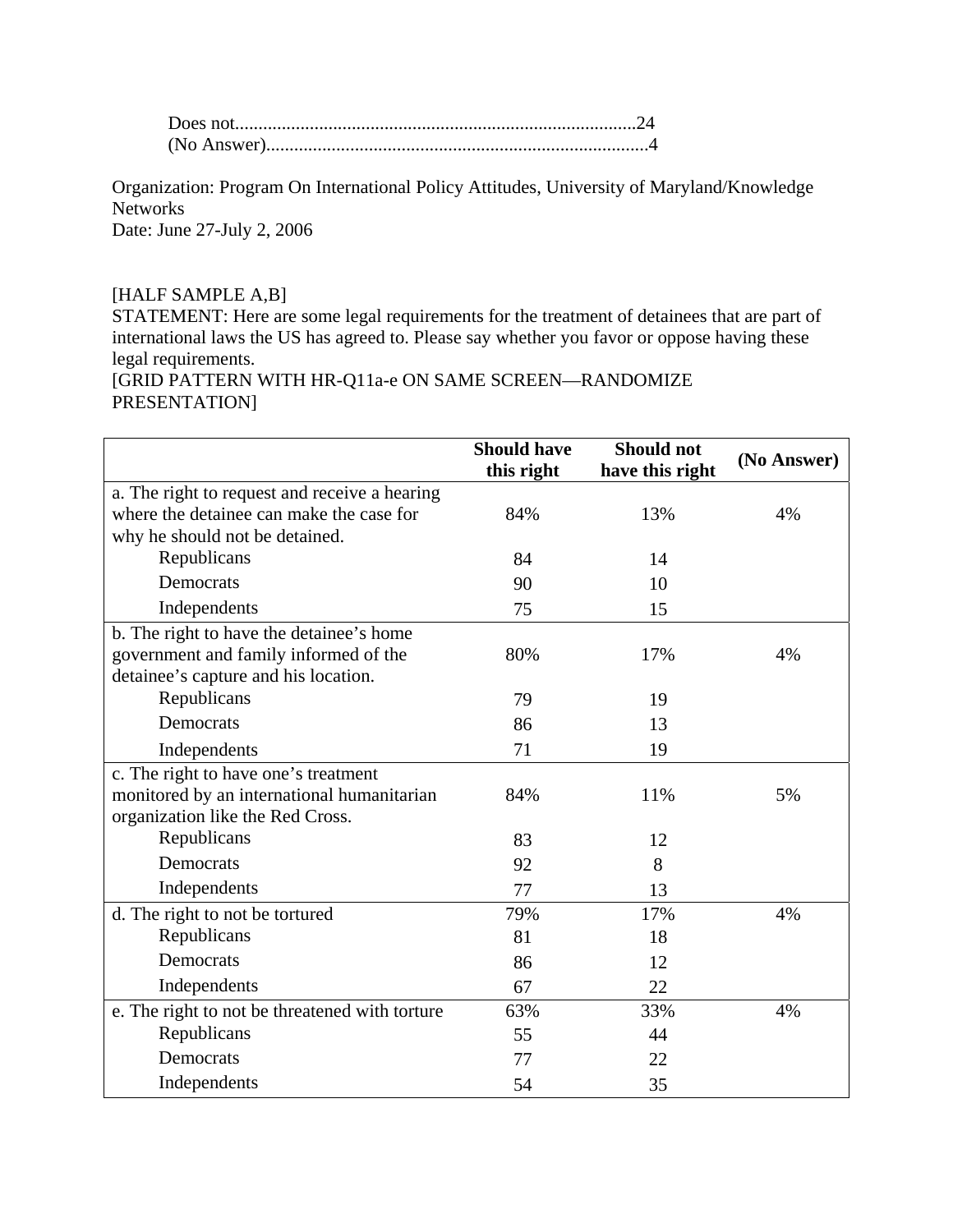Organization: Program On International Policy Attitudes, University of Maryland/Knowledge **Networks** Date: June 27-July 2, 2006

## [HALF SAMPLE C,D]

STATEMENT: As you may know, the United States has signed treaties that limit what a government can do to pressure detainees to give information. Here are some methods that are not allowed. For each one please say whether you approve of having a rule against it or if you think such a rule is too restrictive.

[GRID PATTERN WITH INT-Q12a-e ON SAME SCREEN—RANDOMIZE PRESENTATION]

|                                         | <b>Approve rule</b> | <b>Rule too</b> | (No Answer) |
|-----------------------------------------|---------------------|-----------------|-------------|
|                                         | against             | restrictive     |             |
| a. Using physical torture               | 75%                 | 21 %            | 4%          |
| Republicans                             | 74                  | 26              |             |
| Democrats                               | 78                  | 20              |             |
| Independents                            | 73                  | 18              |             |
| b. Threatening physical torture         | 60%                 | 37%             | 3%          |
| Republicans                             | 59                  | 40              |             |
| Democrats                               | 64                  | 34              |             |
| Independents                            | 53                  | 38              |             |
| c. Treating detainees in a way that     | 61%                 | 36%             | 4%          |
| is humiliating or degrading             |                     |                 |             |
| Republicans                             | 58                  | 40              |             |
| Democrats                               | 65                  | 33              |             |
| Independents                            | 56                  | 34              |             |
| d. Using mental torture (such as making |                     |                 |             |
| someone think that they or their family | 64%                 | 33%             | 3%          |
| members will be killed)                 |                     |                 |             |
| Republicans                             | 60                  | 40              |             |
| Democrats                               | 71                  | 28              |             |
| Independents                            | 59                  | 32              |             |

Organization: Program On International Policy Attitudes, University of Maryland/Knowledge **Networks** 

Date: June 27-July 2, 2006

[FULL SAMPLE] Is it your impression that the US government is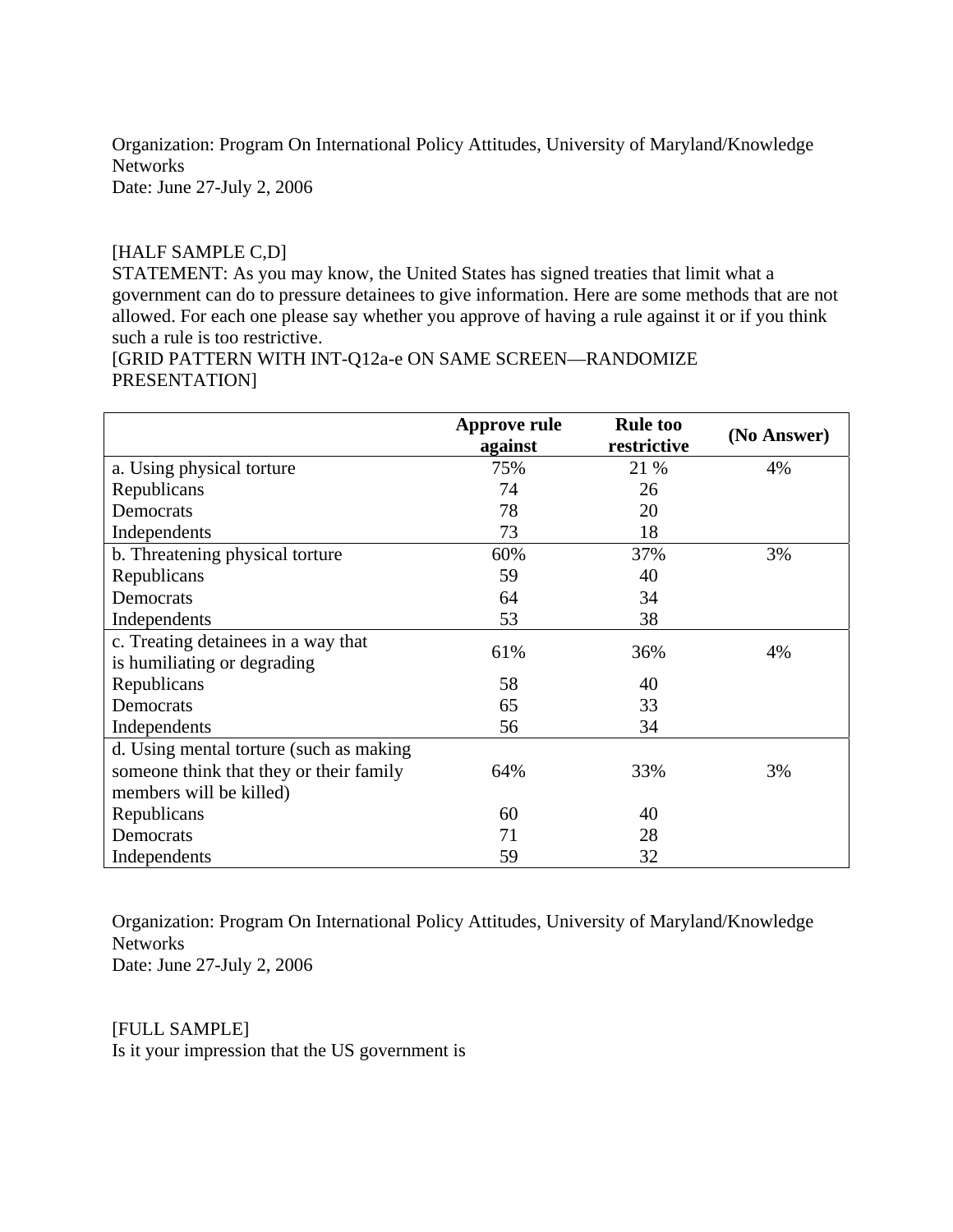| Currently allowing interrogators to use torture to get information from suspected |  |
|-----------------------------------------------------------------------------------|--|
|                                                                                   |  |
| Making every effort to make sure that interrogators                               |  |
|                                                                                   |  |
|                                                                                   |  |

Organization: Program On International Policy Attitudes, University of Maryland/Knowledge Networks

Date: June 27-July 2, 2006

# [3/4 SAMPLE A,B,C]

Do you think that the rules for treating someone who is being detained because they are suspected of terrorist activities should or should not be the same for citizens and non-citizens?

Organization: Program On International Policy Attitudes, University of Maryland/Knowledge **Networks** Date: June 27-July 2, 2006

 $[3/4$  SAMPLE A,B,D]

Is it your impression that when the United States conducts interrogations of detainees in Iraq it:

| Only uses US military personnel or intelligence agents51% |  |
|-----------------------------------------------------------|--|
|                                                           |  |

Organization: Program On International Policy Attitudes, University of Maryland/Knowledge Networks

Date: June 27-July 2, 2006

News and government reports indicate that the US has been using private contractors to conduct interrogations in Iraq. Do you:

| Approve of using such private companies to                     |  |
|----------------------------------------------------------------|--|
|                                                                |  |
| Think only military personnel or US intelligence agents should |  |
|                                                                |  |
|                                                                |  |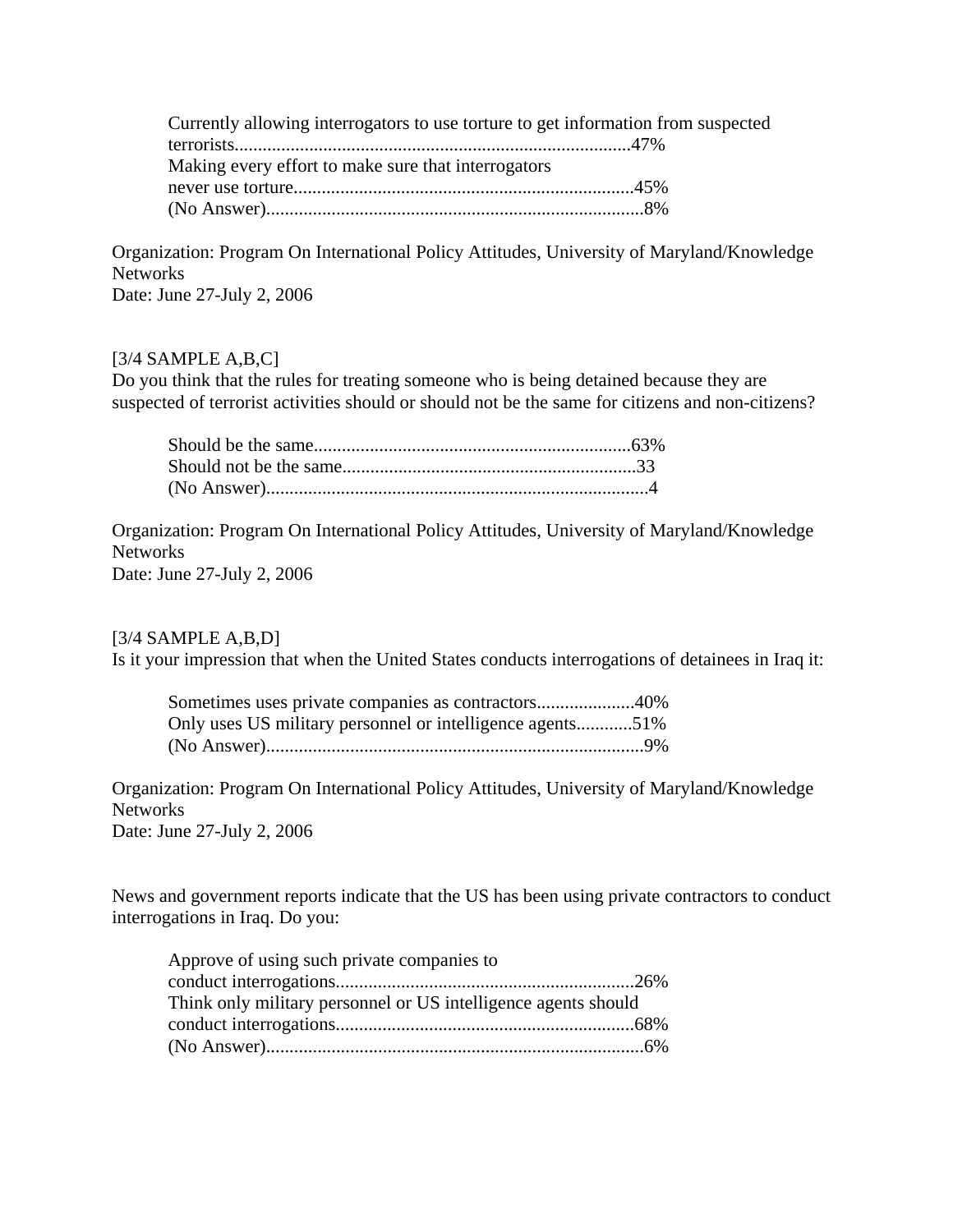Organization: Program On International Policy Attitudes, University of Maryland/Knowledge Networks

Date: June 27-July 2, 2006

STATEMENT: As you may know, when the US captures someone outside of the US there are a number of rights that this person has according to international treaties which the US and other countries have signed. Some people say when someone is suspected of planning or committing terrorism, and is not a regular soldier, the person should not have certain rights. For each of the following rights please tell me if you think that a terrorism suspect who is not a regular soldier should have this right.

[GRID PATTERN WITH HR-Q25a-e ON SAME SCREEN—RANDOMIZE PRESENTATION]

|                                                | <b>Should have</b><br>this right | <b>Should not have</b><br>this right | (No Answer) |
|------------------------------------------------|----------------------------------|--------------------------------------|-------------|
| a. The right to request and receive a hearing  |                                  |                                      |             |
| where the detainee can make the case for       | 73%                              | 22%                                  | 5%          |
| why he should not be detained.                 |                                  |                                      |             |
| Republicans                                    | 69                               | 29                                   |             |
| Democrats                                      | 84                               | 15                                   |             |
| Independents                                   | 66                               | 21                                   |             |
| b. The right to have the detainee's home       |                                  |                                      |             |
| government and family informed of the          | 66%                              | 29%                                  | 5%          |
| detainee's capture and his location.           |                                  |                                      |             |
| Republicans                                    | 67                               | 31                                   |             |
| Democrats                                      | 75                               | 24                                   |             |
| Independents                                   | 51                               | 35                                   |             |
| c. The right to have one's treatment           |                                  |                                      |             |
| monitored by an international humanitarian     | 73%                              | 22%                                  | 5%          |
| organization like the Red Cross.               |                                  |                                      |             |
| Republicans                                    | 71                               | 28                                   |             |
| Democrats                                      | 81                               | 17                                   |             |
| Independents                                   | 64                               | 23                                   |             |
| d. The right to not be tortured                | 75%                              | 20%                                  | 5%          |
| Republicans                                    | 78                               | 20                                   |             |
| Democrats                                      | 82                               | 16                                   |             |
| Independents                                   | 63                               | 25                                   |             |
| e. The right to not be threatened with torture | 57%                              | 38%                                  | 5%          |
| Republicans                                    | 50                               | 47                                   |             |
| Democrats                                      | 67                               | 31                                   |             |
| Independents                                   | 50                               | 38                                   |             |

Organization: Program On International Policy Attitudes, University of Maryland/Knowledge **Networks** Date: June 27-July 2, 2006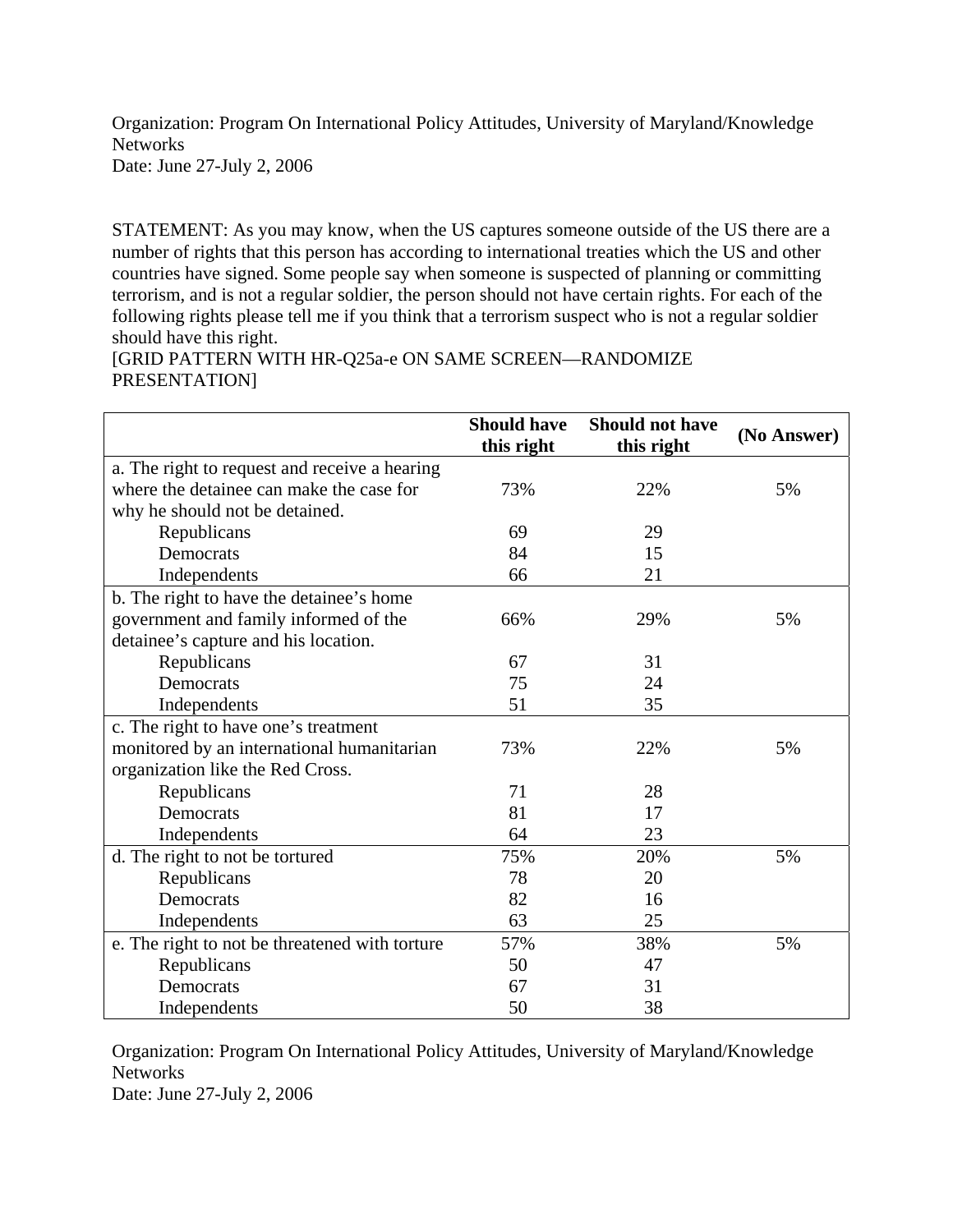## [HALF SAMPLE A,B]

HR-Q26: When someone is arrested in the US there are a number of rights that that person has by US law. Some people say when someone is suspected of planning or committing terrorism the person should not have certain rights. For each of the following rights please tell me if you think that someone who is suspected of terrorism should have this right.

[GRID PATTERN WITH HR-26a-e ON SAME SCREEN—RANDOMIZE PRESENTATION]

|                                                | <b>Should have</b> | <b>Should not have</b> |             |
|------------------------------------------------|--------------------|------------------------|-------------|
|                                                | this right         | this right             | (No Answer) |
| a. The right to a lawyer                       | 77%                | 18%                    | 5 %         |
| Republicans                                    | 75                 | 23                     |             |
| Democrats                                      | 81                 | 14                     |             |
| Independents                                   | 73                 | 18                     |             |
| b. The right to not be held indefinitely       | 60%                | 35%                    | 5%          |
| without charges or a trial                     |                    |                        |             |
| Republicans                                    | 53                 | 45                     |             |
| Democrats                                      | 69                 | 34                     |             |
| Independents                                   | 58                 | 26                     |             |
| c. The right to not be held in a secret prison | 49%                | 45%                    | 6%          |
| Republicans                                    | 45                 | 54                     |             |
| Democrats                                      | 58                 | 37                     |             |
| Independents                                   | 44                 | 44                     |             |
| d. The right to not be tortured                | 76%                | 19%                    | 5%          |
| Republicans                                    | 80                 | 19                     |             |
| Democrats                                      | 76                 | 19                     |             |
| Independents                                   | 71                 | 20                     |             |
| e. The right to not be threatened with torture | 61%                | 35%                    | 4%          |
| Republicans                                    | 51                 | 47                     |             |
| Democrats                                      | 71                 | 26                     |             |
| Independents                                   | 60                 | 32                     |             |

Organization: Program On International Policy Attitudes, University of Maryland/Knowledge Networks Date: June 27-July 2, 2006

### [FULL SAMPLE]

As you may know from the news, the US has been secretly sending people suspected of terrorism to be questioned in other countries that are known to use torture. The US says that these countries have given assurances that the suspects will not be tortured. How likely do you think it is that some of these suspects will be tortured?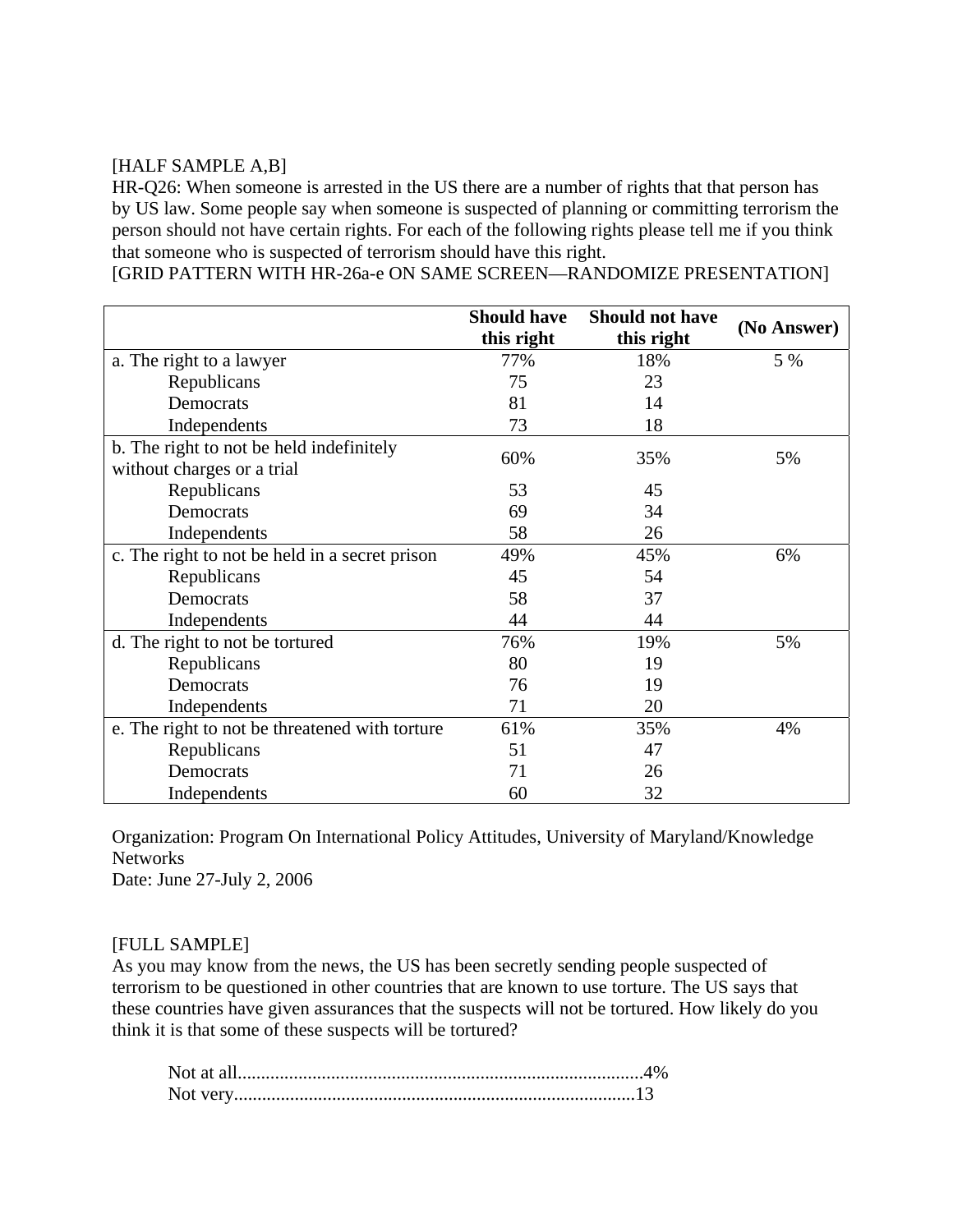Organization: Program On International Policy Attitudes, University of Maryland/Knowledge **Networks** Date: June 27-July 2, 2006

Do you think the US should or should not permit US military and intelligence agencies to secretly send terrorism suspects to other countries that are known to use torture?

Organization: Program On International Policy Attitudes, University of Maryland/Knowledge **Networks** Date: June 27-July 2, 2006

When acts of torture have been committed by military personnel, but their commander says that he or she did not order it and was not aware of it, should the commander be held responsible or not held responsible?

Organization: Program On International Policy Attitudes, University of Maryland/Knowledge **Networks** Date: June 27-July 2, 2006

#### $[3/4$  SAMPLE A,C,D]

Do you think that government officials who engage in, or order others to engage in, torture or cruel and humiliating treatment as a way to get information should or should not be tried and punished?

| 6/06 7/04 |  |
|-----------|--|
|           |  |
|           |  |
|           |  |

Organization: Program On International Policy Attitudes, University of Maryland/Knowledge Networks

Date: June 27-July 2, 2006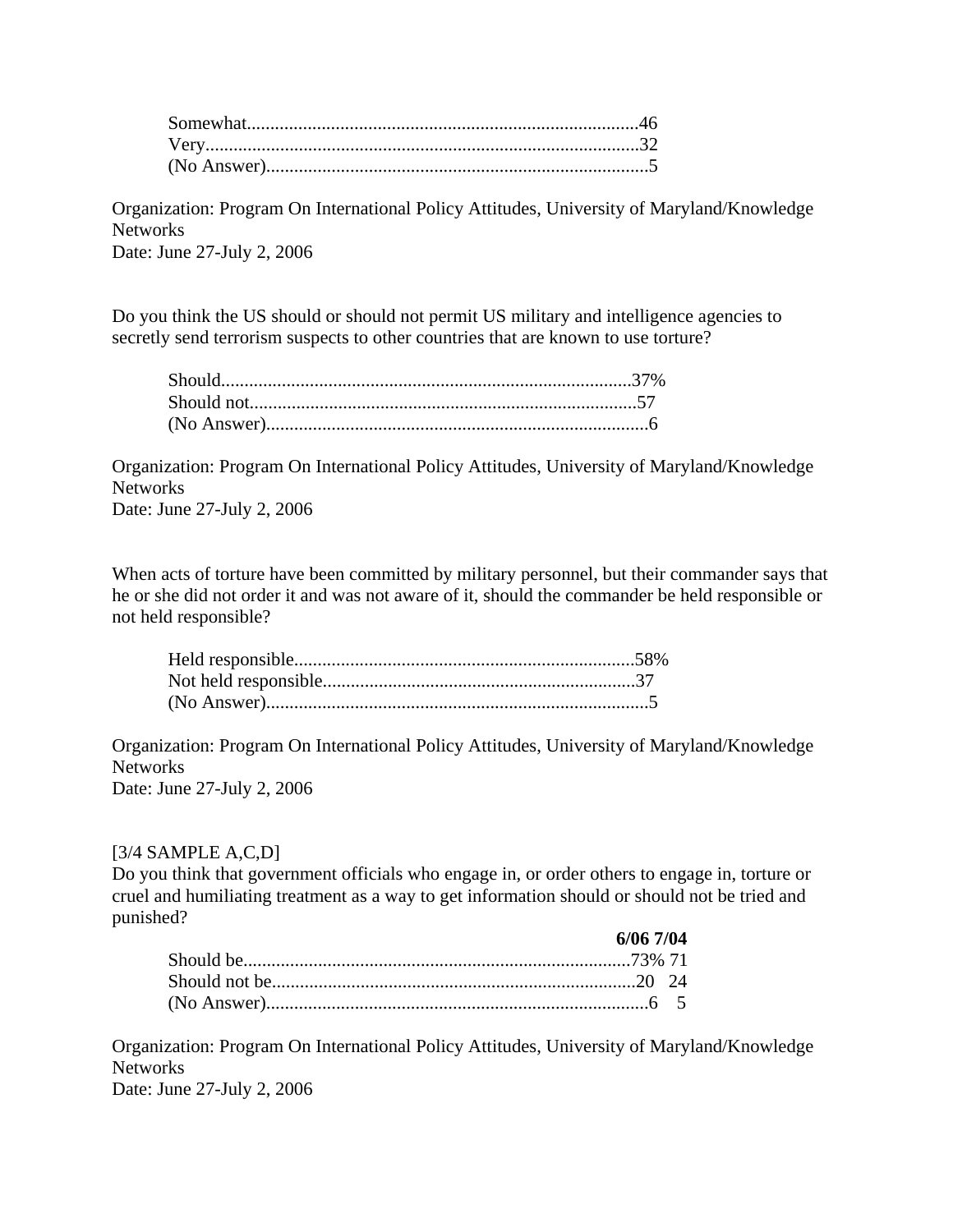#### $[3/4$  SAMPLE B,C,D]

The US has signed a number of treaties establishing international laws governing how a country, in the context of armed conflict, must treat an individual it has detained—that is, has captured and is holding. These rules limit what the US can do to detainees and what other countries can do when they detain Americans. Do you approve or disapprove of the US being part of such treaties?

Organization: Program On International Policy Attitudes, University of Maryland/Knowledge Networks

Date: April 18-24, 2006

#### $[3/4$  SAMPLE A,B,C]

In most cases, the actions of individuals are simply governed by the laws of the country they live in. Do you think that:

In some cases there are individual actions that are of such significance, such as acts of torture or genocide, that there should be international laws governing these actions that are applied by an international court or tribunal if a nation

does not enforce them. ..............................................................60%

In most cases, the actions of individuals are simply governed by the laws of the country they live in. Do you think that:

Only individual nations should make laws governing the acts of individuals, because having such international laws and giving international courts and tribunals the power to apply them would violate the sovereignty of

Organization: Program On International Policy Attitudes, University of Maryland/Knowledge Networks

Date: April 18-24, 2006

#### $[3/4$  SAMPLE A,B,C]

As you may know, the United States has signed a number of treaties that prohibit the use of torture. Do you approve or disapprove of the United States signing these treaties?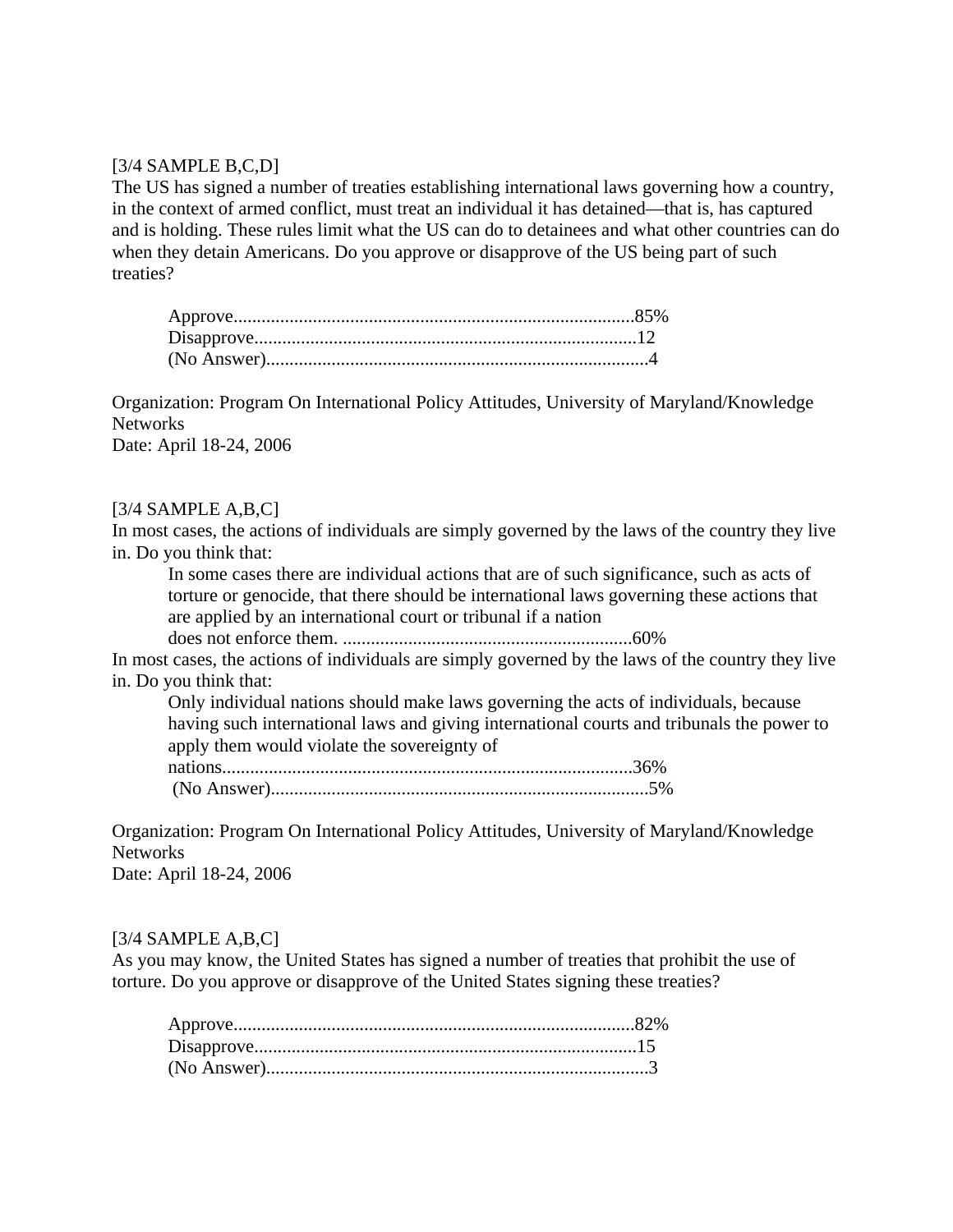Organization: Program On International Policy Attitudes, University of Maryland/Knowledge Networks Date: April 18-24, 2006

## [3/4 SAMPLE B,C,D]

Do you think that states should or should not agree that if someone is tortured and no one is charged for it, that an international court should have the right to investigate to determine if someone should be charged?

Organization: Program On International Policy Attitudes, University of Maryland/Knowledge Networks Date: April 18-24, 2006

### $[3/4$  SAMPLE A,B,D]

When acts of torture have been committed, who do you think should be held responsible?

| Only persons who committed the acts of torture4% |  |
|--------------------------------------------------|--|
|                                                  |  |
|                                                  |  |
|                                                  |  |
|                                                  |  |

Organization: Program On International Policy Attitudes, University of Maryland/Knowledge Networks Date: April 18-24, 2006

### **Guantanamo and/or Abu Ghraib**

Is it your impression that current US policies for detaining people it has captured and is holding in Guantanamo Bay are or are not legal, according to international treaties on the treatment of detainees?

Organization: Program On International Policy Attitudes, University of Maryland/Knowledge **Networks** Date: June 27-July 2, 2006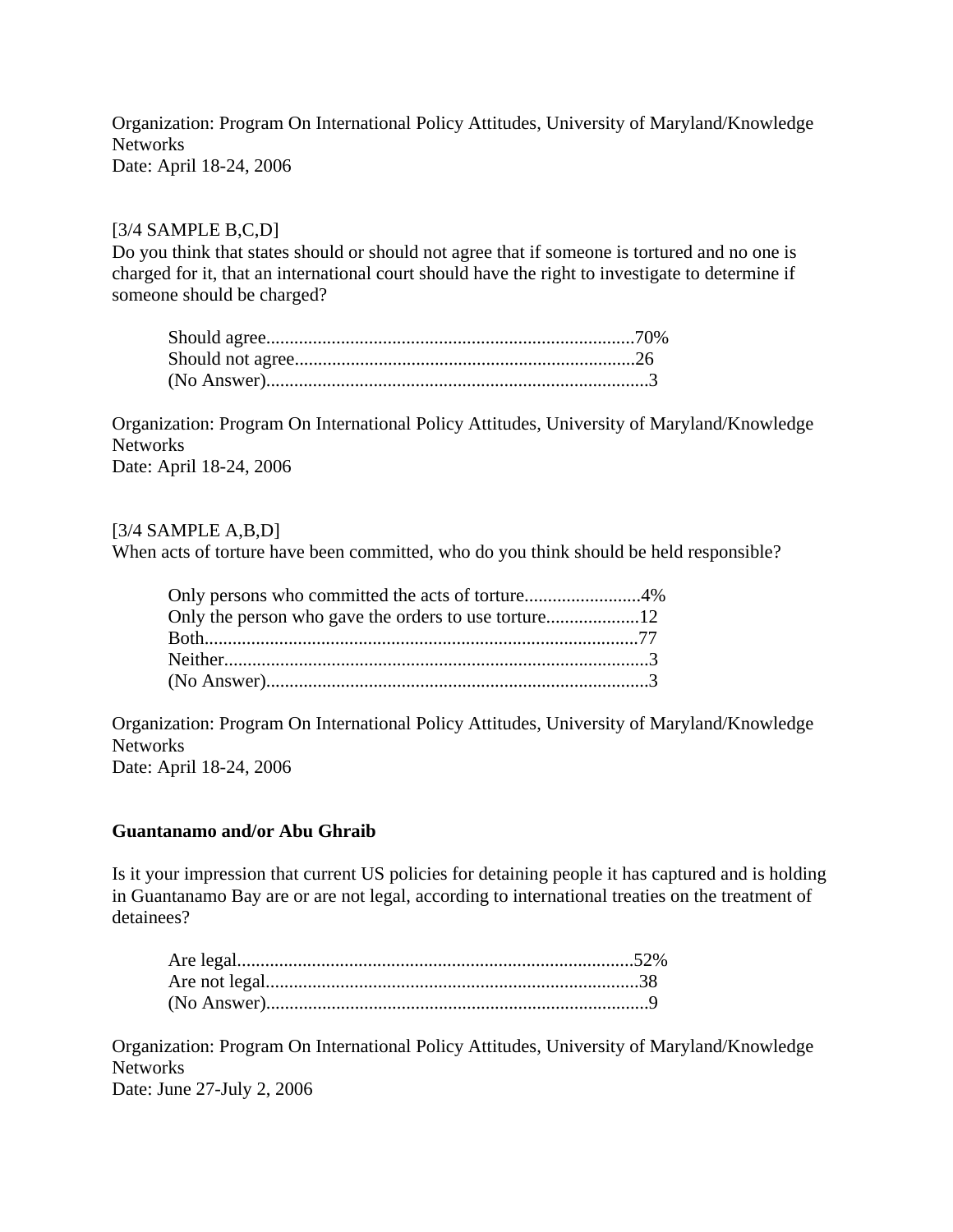#### $[3/4$  SAMPLE B,C,D]

As you may know, the way that the US has treated detainees at Guantanamo Bay has been strongly criticized by European allies, Muslim countries, and the UN Human Rights Commission. There is a debate about whether this negative reaction has important consequences. Thinking about this negative reaction to US treatment of detainees in Guantanamo-- HR-Q20a Do you think:

| It weakens America's ability to get other countries to cooperate with the US in the war on |  |
|--------------------------------------------------------------------------------------------|--|
|                                                                                            |  |
|                                                                                            |  |
|                                                                                            |  |

HR-Q20b Do you think:

| It makes people in the Muslim world angrier at the US and more ready to support anti- |  |
|---------------------------------------------------------------------------------------|--|
|                                                                                       |  |
|                                                                                       |  |
|                                                                                       |  |

Organization: Program On International Policy Attitudes, University of Maryland/Knowledge Networks Date: June 27-July 2, 2006

#### $[3/4$  SAMPLE A,B,C]

As you may know, the US participates in the UN Commission on Human Rights, which reviews human rights standards in various countries including the US. Recently, the Commission evaluated how the US treats detainees at Guantanamo Bay and determined that the US has held certain individuals for interrogation for several years without charging them with a crime, contrary to international conventions. Do you think the US should or should not change this practice according to the prescriptions of the UN Commission on Human Rights?

|  | $6/06$ 4/06 |
|--|-------------|
|  |             |
|  |             |
|  |             |

Organization: Program On International Policy Attitudes, University of Maryland/Knowledge Networks Date: June 27-July 2, 2006

[FULL SAMPLE]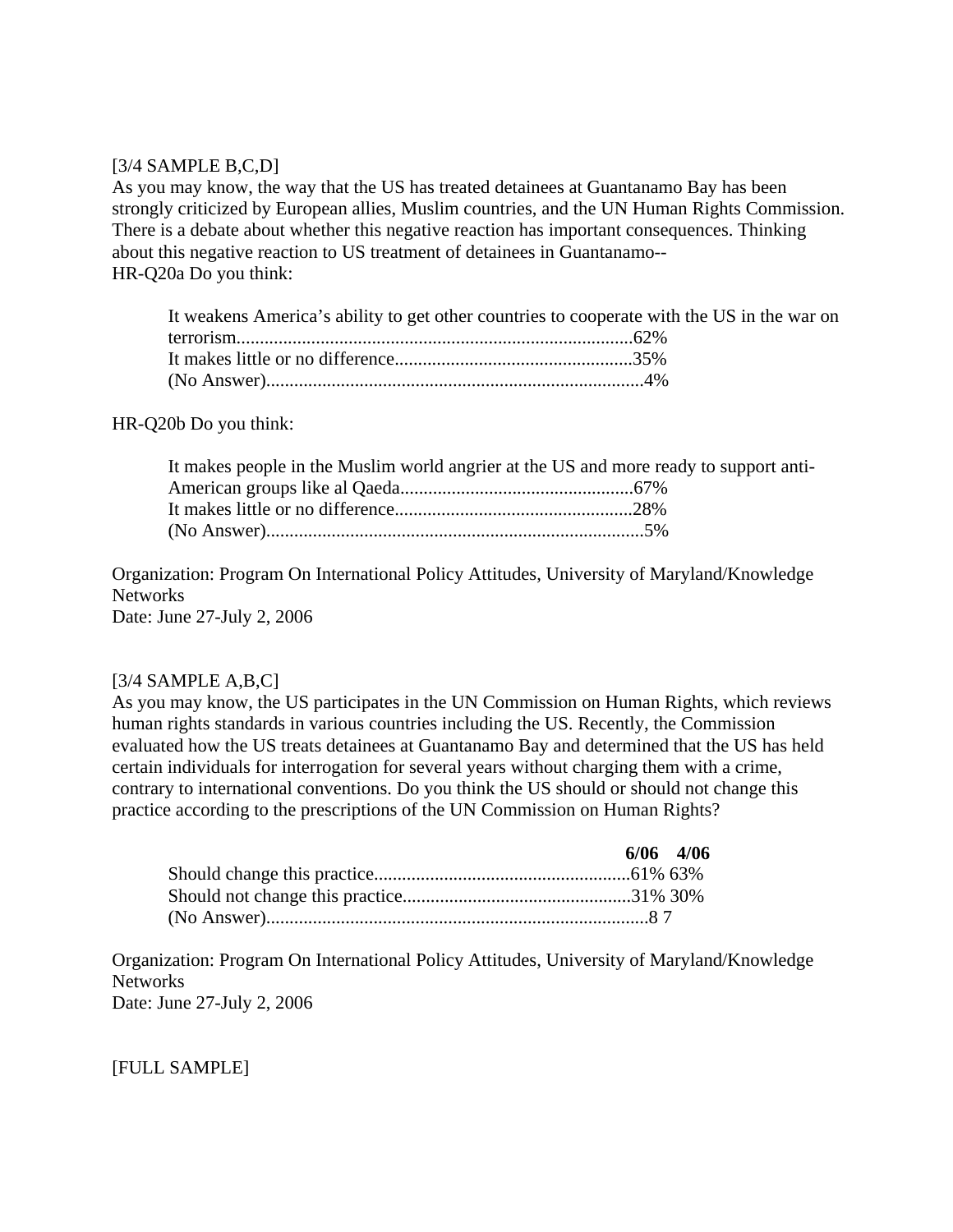STATEMENT: As you may know, numerous Iraqi prisoners were abused by US troops at the Abu Ghraib prison in Iraq. Many photographs appeared in the news.

 $[3/4$  SAMPLE A,C,D]

From what you have seen, heard or read, do you think that the abuse of Iraqi prisoners at Abu Ghraib prison was

|                                          |               | <b>Newsweek</b> |  |
|------------------------------------------|---------------|-----------------|--|
|                                          | $6/06$ $5/04$ |                 |  |
| A case of low ranking American soldiers  |               |                 |  |
|                                          |               |                 |  |
| Authorized by higher-ups in the military |               |                 |  |
|                                          |               |                 |  |
|                                          |               |                 |  |

Organization: Program On International Policy Attitudes, University of Maryland/Knowledge Networks Date: June 27-July 2, 2006

[3/4 SAMPLE A,B,D] Do you think that:

| Civilian leaders in the administration authorized policies that led to the abuse of Iraqi |  |
|-------------------------------------------------------------------------------------------|--|
|                                                                                           |  |
| These decisions were made entirely within the military53%                                 |  |
|                                                                                           |  |

Organization: Program On International Policy Attitudes, University of Maryland/Knowledge Networks

Date: June 27-July 2, 2006

How many of the key people responsible for the mistreatment of prisoners at Abu Ghraib prison do you think have been tried and punished?

Organization: Program On International Policy Attitudes, University of Maryland/Knowledge **Networks** Date: June 27-July 2, 2006

[3/4 SAMPLE B,C,D]